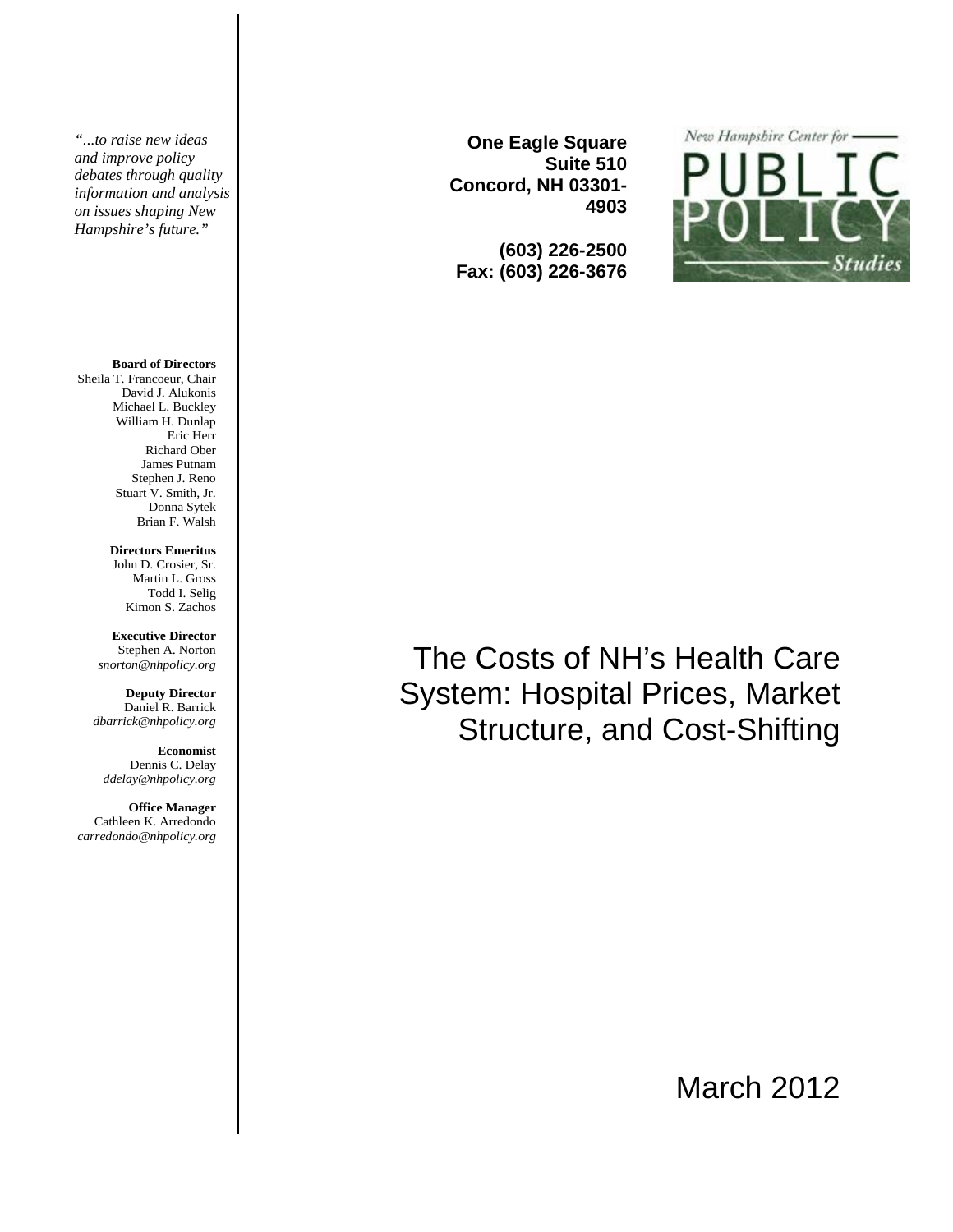## **Author**

Steve Norton Executive Director

Dennis Delay Economist

# **About this paper**

We thank the New Hampshire Hospital Association (NHHA) for sharing with us the audited financial statements and standard financial spreadsheets they collect from the state's hospitals, and for their assistance in clarifying a number of issues with the data. The analysis and opinions expressed in this paper, however, are those of the Center alone.

This paper is one of a series published by the New Hampshire Center for Public Policy Studies on the topic of health care finance and insuring the New Hampshire workforce. The New Hampshire Insurance Department has sponsored this work.

This paper, like all the Center's published work, is in the public domain and may be reproduced without permission with appropriate citation. Indeed, the Center welcomes individuals' and groups' efforts to expand the paper's circulation

Copies are also available at no charge on the Center's web site: www.nhpolicy.org

Contact the Center at  $\frac{info@nhopolicy.org}{info@nhopolicy.org}$ ; or call 603-226-2500. Write to: NHCPPS, 1 Eagle Square, Suite 510, Concord NH 033301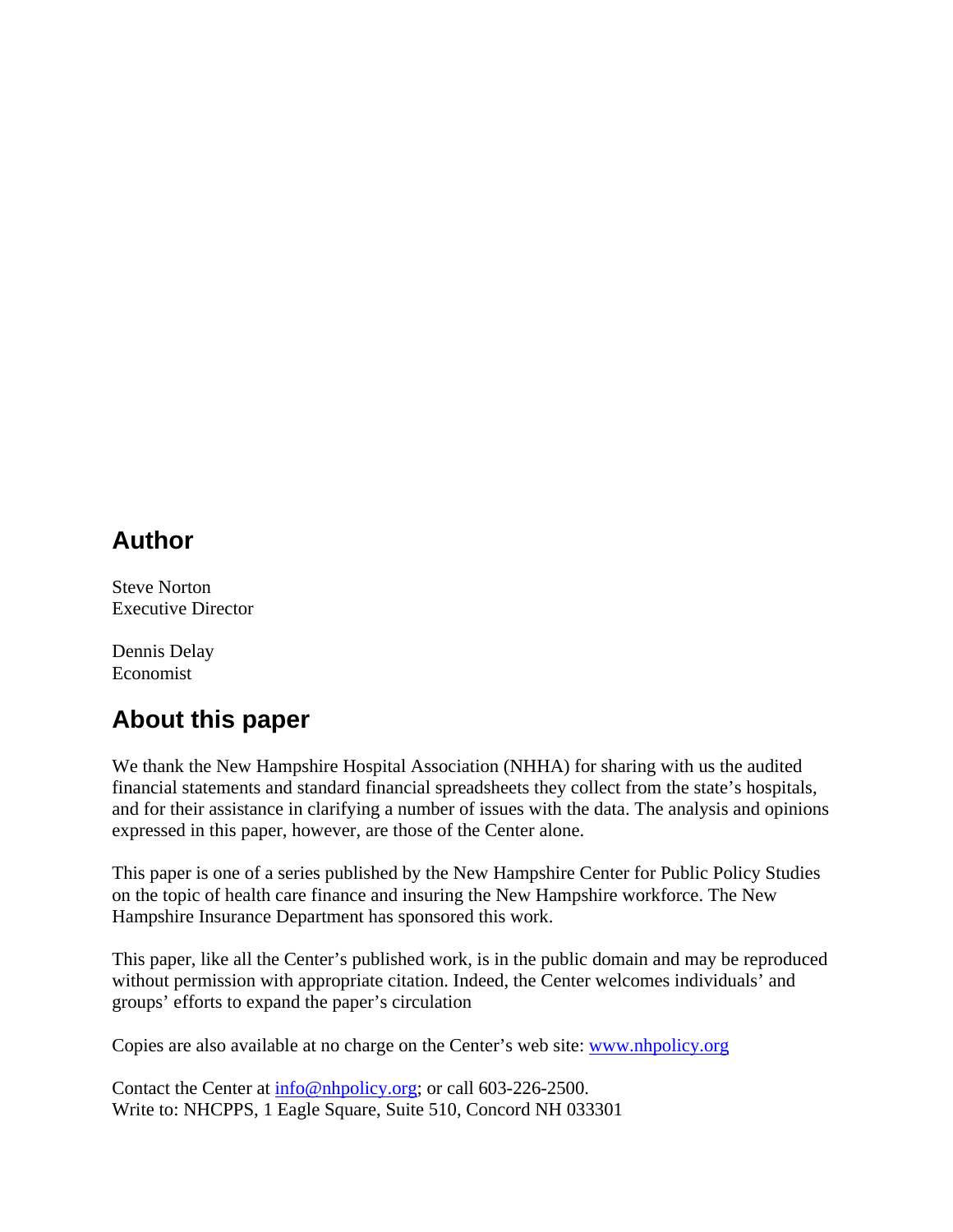# **TABLE OF CONTENTS**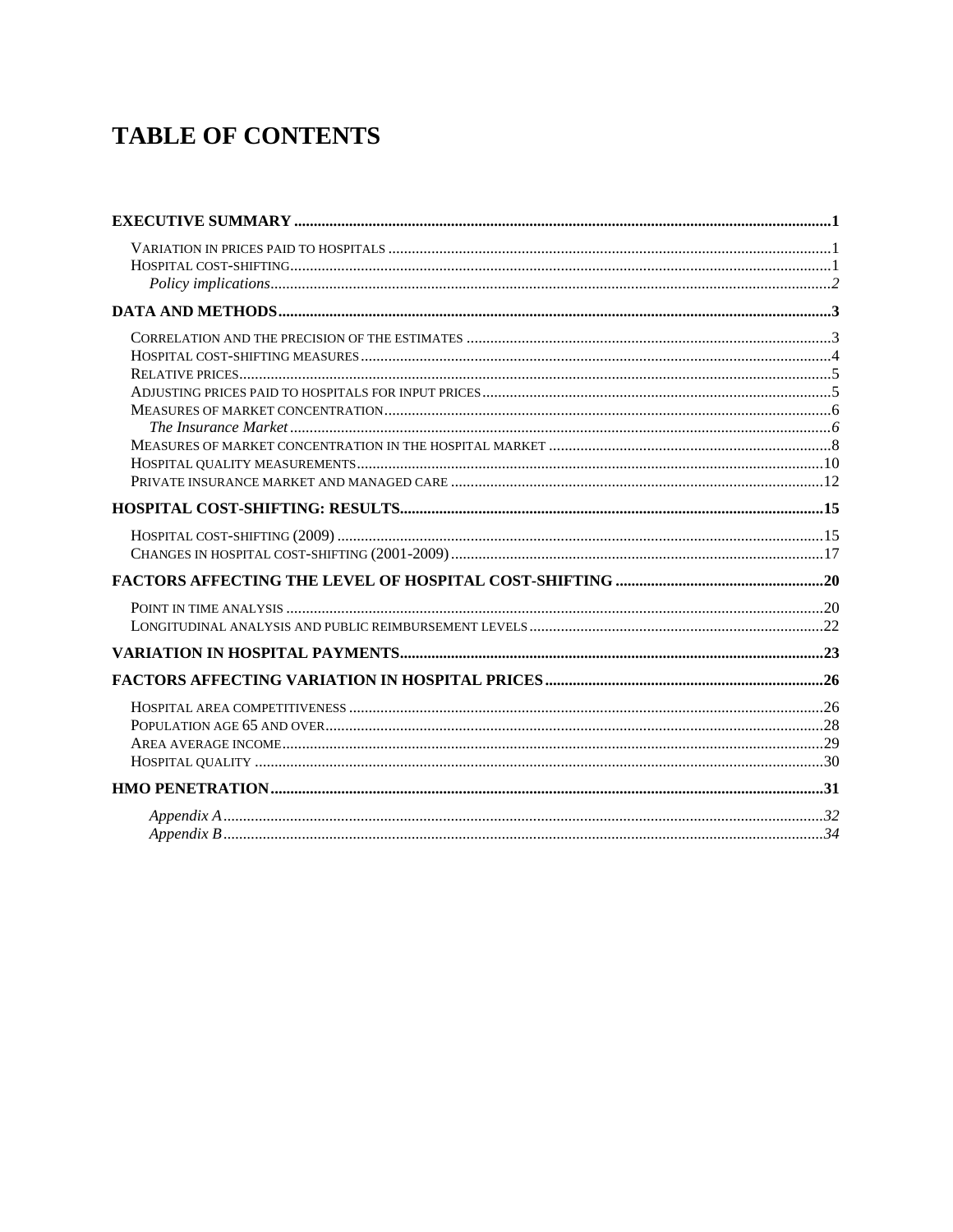## **Executive Summary**

Senate Bill 392 required the New Hampshire Insurance Department (NHID) to hold public hearings regarding an insurance company's petition to increase the base rate for health insurance coverage. In response to that requirement, the NHID solicited input regarding the factors that affect health insurance costs in the state. This report has been developed in response to two specific questions: How does the mix of public (Medicare and Medicaid) and private payers affect private insurance payments through the phenomenon of cost-shifting? And what other factors might explain the observed variation in payments in the health care system?

Rather than focusing on aggregate health care costs, our analyses try to understand variation in how much hospitals are paid for a basket of services, adjusted for the underlying complexity of the patients being served in a given hospital, and the prevailing wages in the area. Using this approach means that we will not assess variation in the levels of utilization – the number of services provided – but rather the payment for a given service.

Using the most recent data available, this analysis assesses the extent to which quality of care, the sickness or complexity of the population served, payer mix (Medicare or Medicaid's share of overall business), differences in hospital costs, and underlying market competition best explain the observed differences in the prices paid by health insurance companies to hospitals. As costshifting is a critical part of the New Hampshire debate regarding price variation across the state, this analysis also addresses this topic and the factors that may explain cost-shifting.

**Variation in prices paid to hospitals** – Variation in prices paid by health insurance companies to hospitals are not explained by differences in the quality of care, the complexity of the population served, payer mix, levels of market competition or the penetration of managed care. Of those factors analyzed, the age of the population and the level of market competition were the best predictors of hospital prices, though the relationships observed were somewhat weak. Our conclusion is based on a simple descriptive analysis of the relationship between market structure, characteristics of the hospital's payer mix, and characteristics of the community within which the hospital resides, using data on the relative health insurance payment levels for the same set of services.

*Hospital cost-shifting* - Hospital cost-shifting makes up a large and growing share of the health care premium dollar and is largely dependent upon the share of a hospital's revenue structure that is Medicare. Based on our analysis of 2009 data, below-expense reimbursement from Medicare accounted for 40 percent of cost-shifting in the state. Medicaid accounted for 24 percent, with uncompensated care accounting for the remaining third. Not surprisingly, payer mix is highly correlated with the observed hospital cost-shifting. In 2009, the share of a hospital's revenues that were public was the single best predictor of the level of cost-shifting per private pay discharge.

While Medicare is the primary driver of hospital cost-shifting, there is an association between changes in Medicaid reimbursement levels and cost-shifting. Between 2001 and 2009, Medicaid reimbursement relative to expenses fell significantly. In 2001, Medicaid reimbursed hospitals at approximately 72 percent of expenses. In 2009, that had fallen to 47 percent. Those hospitals that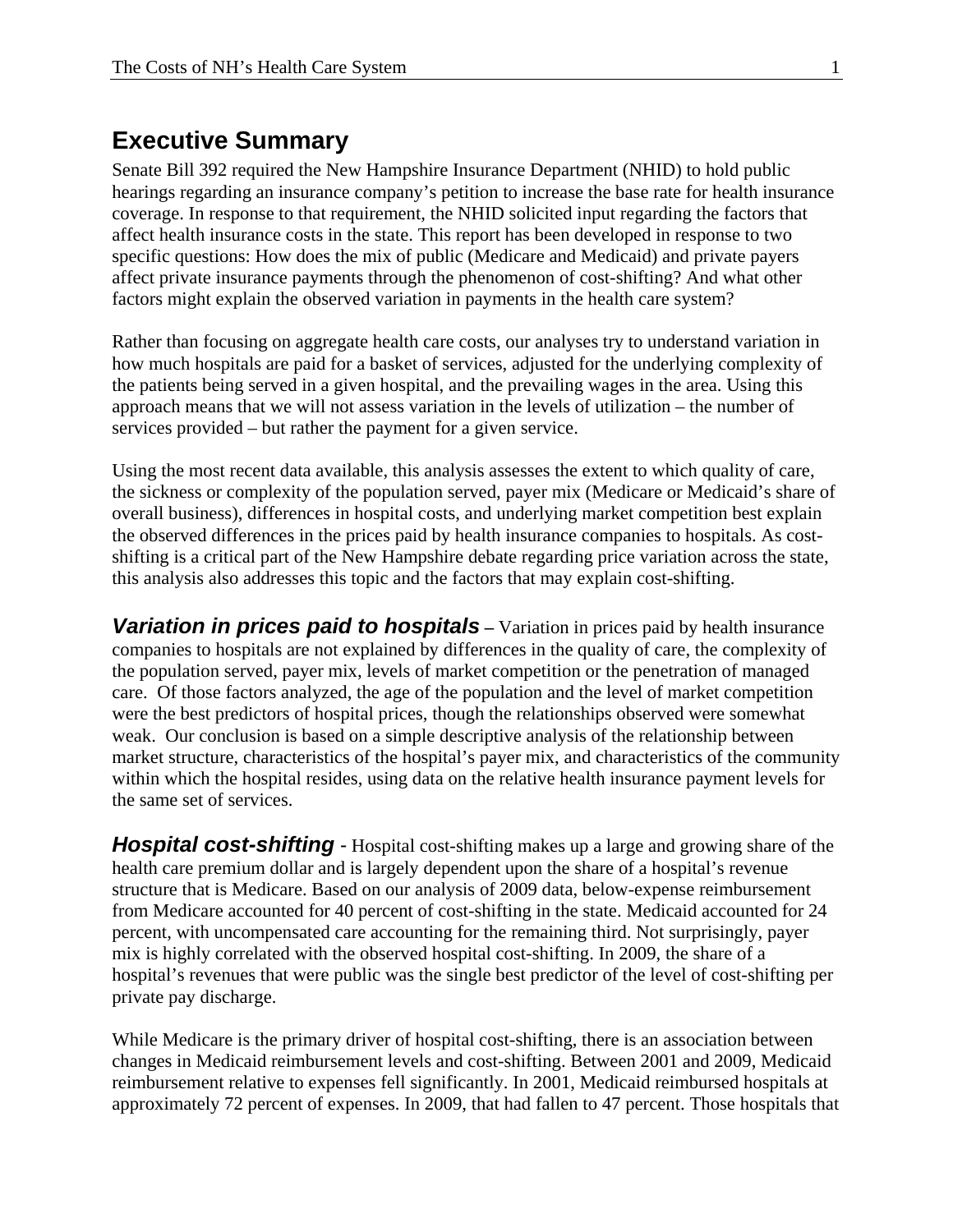saw a significant decrease in their Medicaid payment levels relative to expenses during that period saw cost-shifts more than twice as big as those in areas that saw moderate decreases or actual increases.

This finding suggests that one can expect recent budgetary changes to have a significant impact on hospital efforts to cost shift. Recent budgetary changes with state's disproportionate share program effectively reduced Medicaid payments to hospitals by an average of 27 percent. Based on these results, one can anticipate an effort on the part of hospitals to shift some of this reduction onto private insurance premiums. How much of a change will result is a complex function of a variety of different factors as hospitals can respond to these reimbursement changes in a variety of ways including changing their business model, reductions in services and/or community benefits as well as cost-shifting.

The results here also suggest that variation in the level of market competition in New Hampshire has a limited impact on cost-shifting behavior. Our results suggest that as market concentration increases, hospital cost-shifting increases. However, the relationship is weak especially when compared with the association between public payers and cost-shifting behavior. However, this analysis cannot rule out the possibility that this finding is a result of a small degree of variation in the level of competition across the state. Based on the economic definitions of market competition used in this analysis, there are no "competitive" hospital markets in New Hampshire.

#### **Policy implications**

One of the primary topics tackled in this analysis was the relationship between market structure (competition among providers), payer mix, and the prices paid to hospitals. The results suggest that while an increasing level of competition among hospitals is associated with lower prices, the relationship is a weak one. A more robust predictor of prices is an aged population and the level of cost-shifting, a relationship that is primarily driven by the share of a hospital's revenue base that is covered by Medicare. Reductions in the level of Medicaid reimbursement over time are associated with higher prices – presumably driven by the cost-shifting phenomenon – but the growth in Medicare is the most significant contributor.

This means that by exclusively focusing on Medicaid, cost-shifting and reimbursement levels, policymakers may miss an important part of the health care price puzzle. If we are concerned about cost-shifting and the implications on private premiums and hospital payment levels, we should focus attention on federal decisions around Medicare – particularly given an aging population.

There are important caveats to this analysis. First, the analysis was a simple one in that it used descriptive techniques to point to potential areas policymakers could focus on to understand changes in costs, prices paid and premiums. This was not a sophisticated multivariate analysis that could demonstrate causality.

Second, there are important factors that we did not consider in this analysis, including differences in how health systems adopt and use technology. The development of new treatments, such as for management of long-term diseases or for diagnosing and treating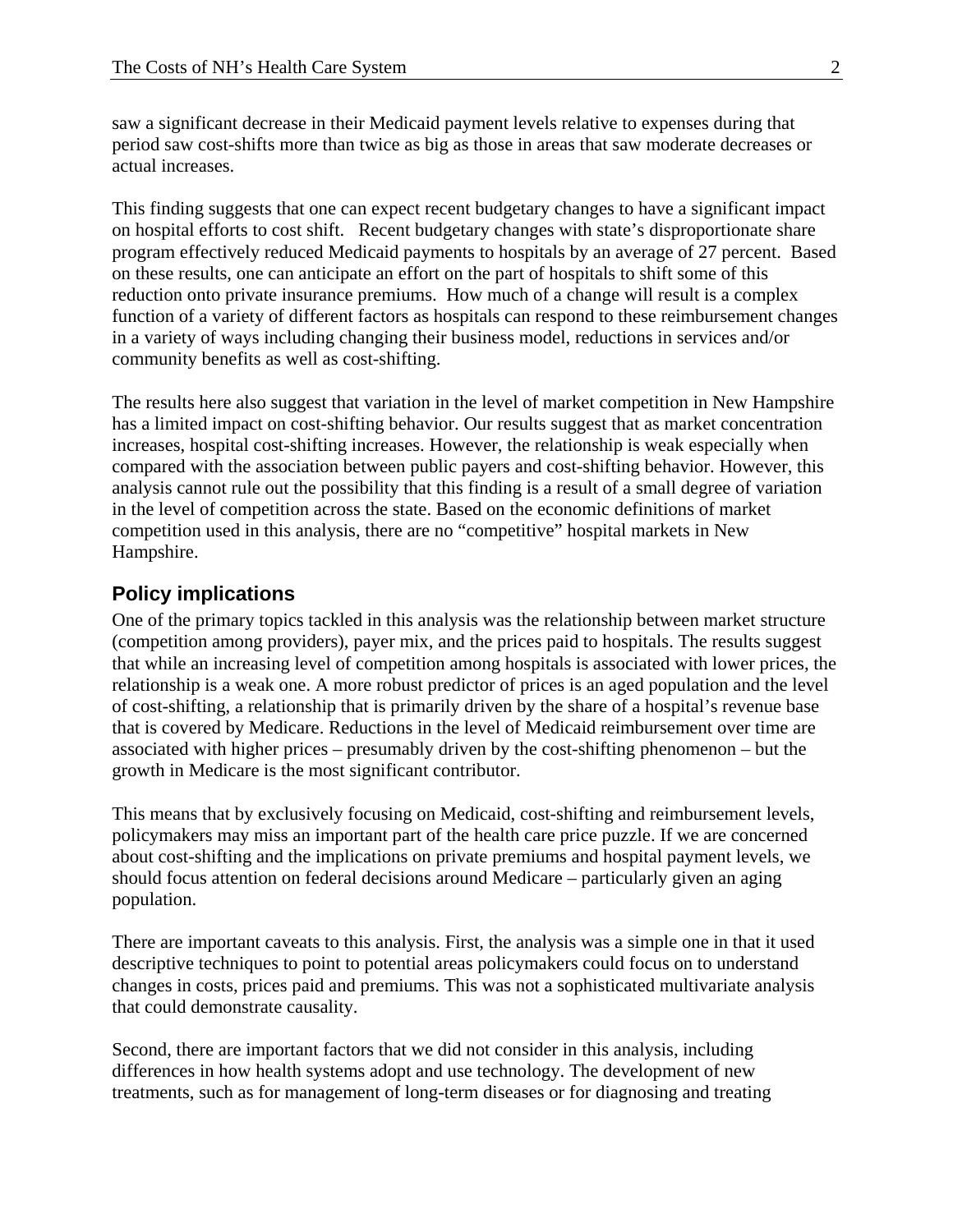diseases, are just two examples of ways in which technology has increased expenditures.<sup>1</sup> A technical review panel established by the Medicare program concluded that approximately 50 percent of the growth in health care spending can be attributed to medical technology.<sup>2</sup> Presumably, some of the variation experienced across New Hampshire is a function of variable adoption of technologies. Unfortunately, we had no obvious proxy measure for such adoptions.

## **Data and methods**

<u>.</u>

Our analysis attempts to provide insight into two questions associated with health care cost variation and its impact on private insurance costs.

- 1. Are health care costs most closely correlated to the degree of competition among hospitals, rather than other factors that we might expect – such as quality of care or the makeup of the patient population?
- 2. Is the phenomenon of cost-shifting related to the payer mix, or do other factors such as market leverage – play a larger role in determining the level of cost-shifting that occurs?

To answer these questions, the Center developed a variety of indicators. These are discussed below. The primary measures of interest were variation in payments across the hospital system, along with an understanding of the factors affecting hospitals' cost-shifting behavior. In what follows, we provide a description of the other data used in the analysis.

### *Correlation and the precision of the estimates*

In this analysis, we have relied on the coefficient of determination  $(R^2)$  to define the relationship between two variables. For example, we have examined the relationship between hospital costs and hospital quality, between the amount of cost-shifting per private patient and the portion of public payers in the hospital, and so on. We have reported the results of a linear regression between two variables and the resulting  $R^2$  value from the linear regression.

We have used the coefficient of determination to examine these relationships because it is a standard statistical test. The coefficient of determination describes the goodness of fit between two variables on a linear scale. Statisticians know that the  $R^2$  is a useful descriptor of the degree of linear association between two variables, and that it has two key properties of magnitude and direction. When it is near zero, there is no correlation, but as it approaches 1 there is a strong negative or positive relationship between the variables (respectively).

One of the concerns for statisticians is the precision of such estimates, which can be affected by the size of the sample. For example, if New Hampshire were home to 1,000 hospitals, but we only looked at the correlation between cost and quality for 20 of those hospitals, we would be rightly concerned that another sample of 20 different hospitals would produce a different result. However, in this case we are examining the full "universe" of 26 hospitals in New Hampshire.

 Technical Review Panel on the Medicare Trustees Reports, *Review of Assumptions and Methods of the Medicare Trustees' Financial Projections* (December

<sup>&</sup>lt;sup>1</sup> Richard A. Rettig, "Medical Innovation Duels Cost Containment," *Health Affairs* (Summer 1994): 15.<br><sup>2</sup> Technical Baxiou: Banel on the Medicare Trustees Banerts, *Baxiou of Agguinations and Methods of the* 

<sup>2000),</sup> http://www.cms.hhs.gov/ReportsTrustFunds/02\_TechnicalPanelReports.asp#TopOfPage.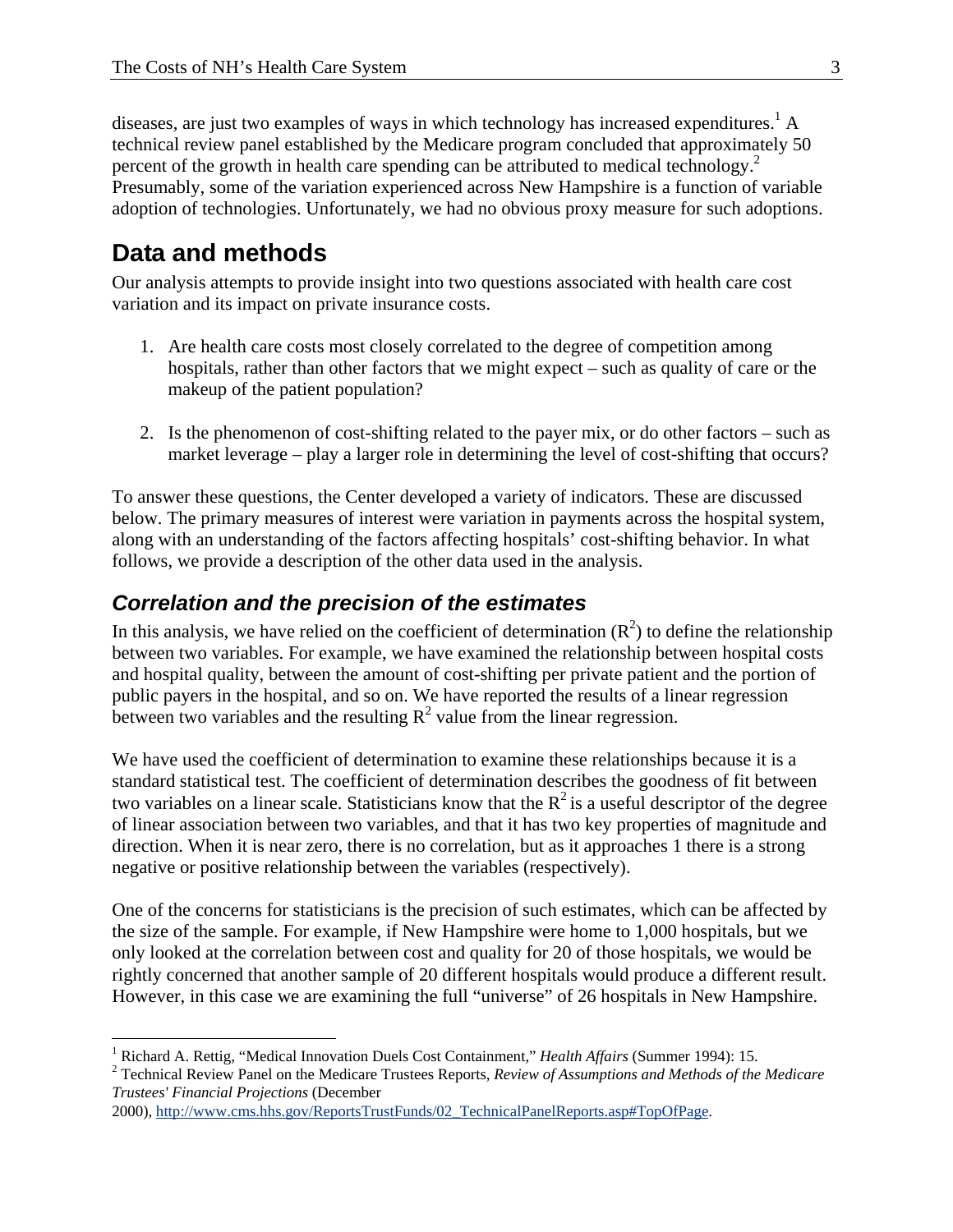Therefore, issues regarding precision of the estimates and the size of sample are not applicable to our analysis.

Finally, we should note that correlation does not necessarily imply causation. If a strong correlation is observed between two variables A and B, there are several possible explanations: (a) A influences B; (b) B influences A; (c) A and B are influenced by one or more additional variables; (d) the relationship observed between A and B was a chance error. Nonetheless, it provides policy makers with information suggesting further discussion and analysis.

In our primarily descriptive (and univariate) analysis, one needs to be cautious about overinterpreting the results. More sophisticated techniques, including multivariate regression analysis – which controls for many factors in a given analysis – would have provided a more precise understanding of the relationship between the variables. However, these models were abandoned given the small number of data observations and the imprecision of the resulting estimates.<sup>3</sup>

## *Hospital cost-shifting measures*

The primary source of data for this analysis is the Center's 10 years of analysis of hospital finances, which includes data on patient service revenue by payer, hospital margins, the provision of uncompensated care, and our estimates of hospital cost-shifting.

This analysis has allowed us to measure several important concepts including:

- Cost-shift per private patient equal to the total amount of cost-shifts to private insurance payers divided by the number of private payers in that hospital in that year
- Cost-shift as a percent of net patient revenue
- Operating margin

 $\overline{a}$ 

- Percent of revenues and patients that are public payers (Medicare and Medicaid)
- Medicaid and Medicare payment levels equal to the net patient revenue for those public payers, divided by the appropriate public payer expenditures (the list price)

Other data – including information on demographics and market level dynamics – are also included to support this descriptive analysis. This includes the percent of the population in the area age 65 and over, Medicaid recipients as percent of the area population, poverty rates, average income per household, and prevailing wages in the area.

 $3$  There are only 26 hospitals in New Hampshire, and although we attempted to pool data across years, we were unable to effectively control for statistical issues associated with the correlation between a hospital's behavior in one year and the next.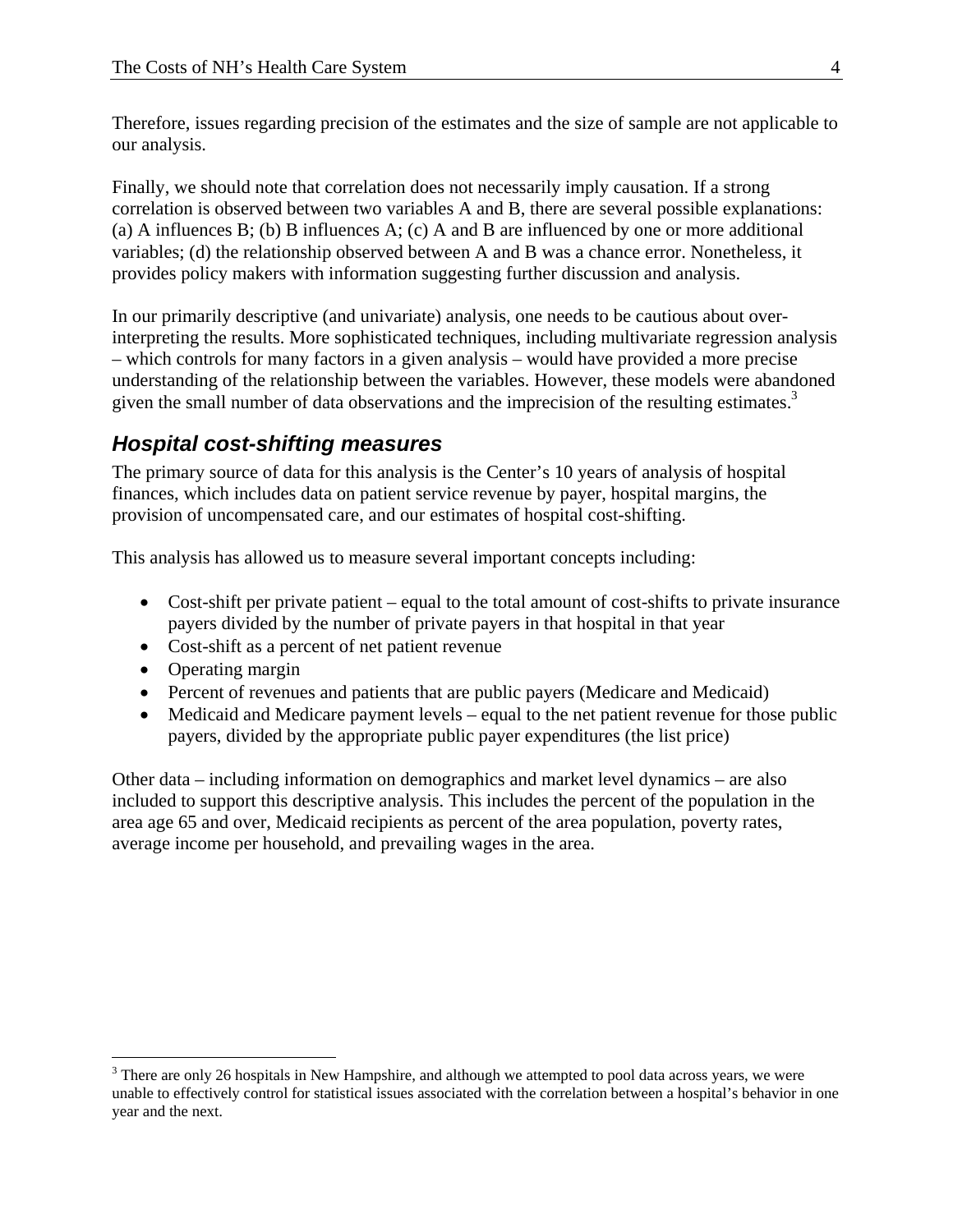### *Relative prices*

The best readily available source of data on the variation in hospital payments in New Hampshire is produced by the New Hampshire Insurance Department in their report, "New Hampshire Acute Care Hospital Comparison (2008)."<sup>4</sup> The cost measure in this analysis is a combined index of a market basket index for outpatient services and an index accounting for case mix adjusted average prices per discharge on the inpatient side. The NHID measures of price variation used in this analysis are case-mix adjusted. The inpatient methodology is based on the hospital rate regulation system used in Maryland. Charges per case and the case mix index are the two measures used to establish and control hospital costs and the system has been successfully operating for years. The outpatient methodology used adjusts for the differences in services provided and, indirectly, case mix intensity.

### *Adjusting prices paid to hospitals for input prices*

The Center has attempted to adjust the NHID Acute Care Hospital Comparison estimates for regional differences in input prices. As a proxy for regional differences in input prices, the Center used the average hourly wage for registered nurses across sub-state wage areas in New Hampshire. According to staffing pattern data available from the New Hampshire Department of Employment Security, the registered nurse occupational category comprises approximately 30 percent of staffing in hospitals. Also, according to the same source, registered nurse hourly wages vary by sub-state wage area in New Hampshire. Therefore, we used this sub-state variation from the state mean registered nurse hourly wage as a proxy for regional differences in all input prices.

Table 1 shows the mean wage for occupational code 29-1111 (registered nurses) for all of the sub-state wage areas defined by the New Hampshire Department of Employment Security for the years 2008 through 2011. Wages are below the state average in northern and western parts of New Hampshire, with the exception of the Lebanon-Hanover area. This region is home to the Dartmouth-Hitchcock Medical Center, the state's largest hospital, and this probably accounts for the higher than state average registered nursing wages in that region. Nursing wages are generally higher than the state average in the southern sub-state areas of Manchester and Nashua.

1

<sup>&</sup>lt;sup>4</sup> A complete discussion can be found here: http://www.nh.gov/insurance/consumers/documents/nh\_ac\_hosp\_comp.pdf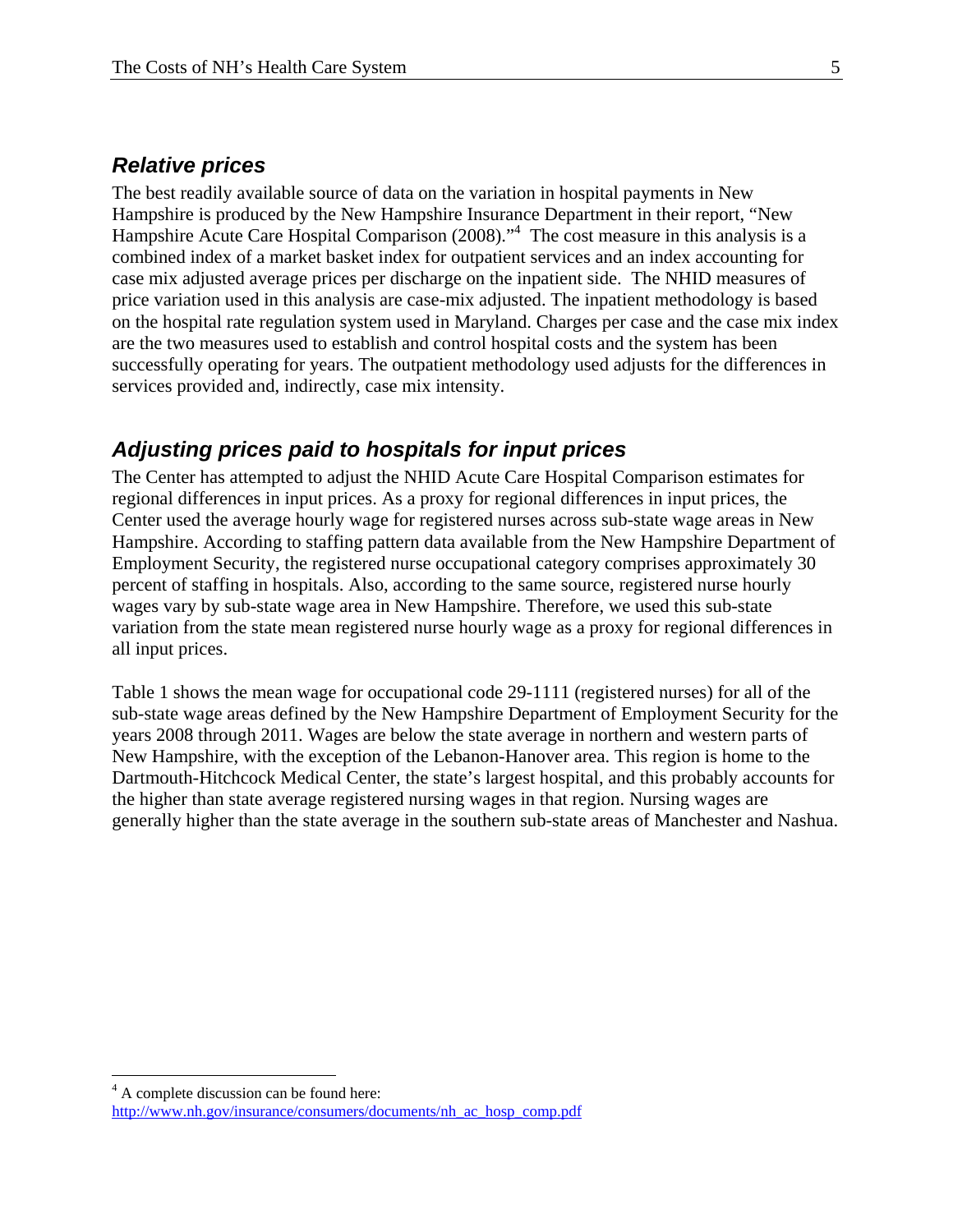| 29-1111                   | <b>Registered Nurses</b> |         |         |                                                     |  |
|---------------------------|--------------------------|---------|---------|-----------------------------------------------------|--|
| Mean Wage                 |                          |         |         | <b>Source: NH Occupational Employment and Wages</b> |  |
|                           | 2008                     | 2009    | 2010    | 2011                                                |  |
| State                     | \$29.26                  | \$29.56 | \$30.21 | \$30.99                                             |  |
| Claremont                 | \$26.10                  | \$29.48 | \$33.02 | \$27.88                                             |  |
| Concord                   | \$28.42                  | \$28.78 | \$29.71 | \$30.75                                             |  |
| Conway                    | \$26.99                  | \$27.21 | \$28.01 | \$25.82                                             |  |
| Exeter                    | \$27.04                  | \$28.15 | \$31.87 | \$30.84                                             |  |
| Keene                     | \$26.24                  | \$27.61 | \$28.17 | \$30.02                                             |  |
| Laconia                   | \$26.66                  | \$27.16 | \$28.66 | \$30.43                                             |  |
| Lebanon-Hanover           | \$32.39                  | \$32.70 | \$33.01 | \$34.22                                             |  |
| Manchester                | \$31.16                  | \$31.70 | \$31.88 | \$32.64                                             |  |
| Nashua                    | \$29.83                  | \$29.72 | \$29.97 | \$31.96                                             |  |
| North Country             | \$25.93                  | \$25.20 | \$25.92 | \$27.14                                             |  |
| Peterborough              | \$26.89                  | \$27.48 | \$27.65 | \$28.41                                             |  |
| Plymouth                  | \$31.85                  | \$29.94 | \$29.42 | \$29.14                                             |  |
| Portsmouth                | \$30.14                  | \$30.32 | \$29.91 | \$30.64                                             |  |
| Rochester-Dover           | \$27.00                  | \$27.01 | \$26.90 | \$26.01                                             |  |
|                           |                          |         |         |                                                     |  |
| <b>Standard Deviation</b> | 2.28                     | 2.03    | 2.22    | 2.46                                                |  |
| COV                       | 7.79                     | 6.86    | 7.35    | 7.94                                                |  |

**Table 1: Registered Nurse Wages in New Hampshire** 

#### *Measures of market concentration*

In this analysis, market competition was measured in the insurance market and in the market for inpatient and outpatient services. For both markets, the Center created a Herfindal-Hirschman Index (HHI). An HHI is calculated by squaring the market share of each firm competing in the market and then summing the resulting numbers. For example, for a market consisting of four firms with shares of 30, 30, 20 and 20 percent, the HHI is equal to  $2600 (30^2 + 30^2 + 20^2 + 1)$  $20^2 = 2,600$ . Thus, the HHI approaches zero in a market with a large number of firms of the same size. Conversely, the HHI would increase as the number of firms in the market decreases and as the size between those firms increases. Markets in which the HHI is between 1,000 and 1,800 points are considered to be moderately concentrated, and those in which the HHI is in excess of 1,800 points are considered to be overly concentrated.

#### **The Insurance Market**

The Center used the NHID Insurance Carriers Membership Summary to create an HHI for each county in New Hampshire. In that NHID report, membership is equal to member months divided by the total months between July 2009 and June 2010.

Figure 1 shows the HHI for New Hampshire Insurance Carriers, based on the membership statistics by county.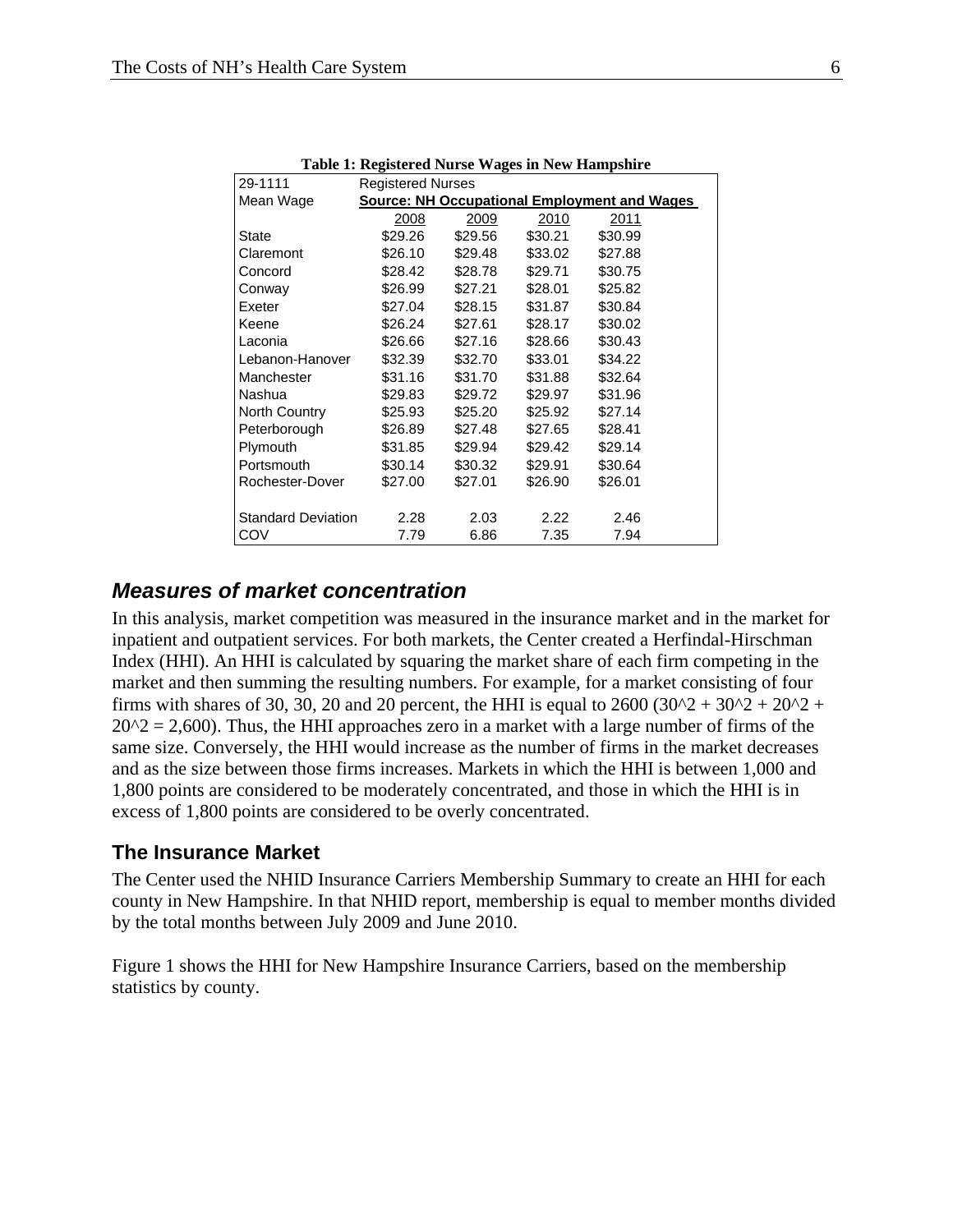

In 2002, the Insurance Commissioner issued a bulletin requiring all New Hampshire licensed health insurance companies, health maintenance organizations, fraternal benefit societies, and third-party administrators to submit a report detailing their coverage offered in New Hampshire. The Center used these reports to calculate a state HHI over time, based on the Membership by Covered Lives section of that report.

Data was not available for the year 2005. In 2006, the Department substantially revised the bulletin that describes how data need to be submitted to the NHID. For this reason, data from 2006 and later years cannot be compared to prior submissions.

Figure 2 shows the New Hampshire state level HHI over time, using data from the NHID supplemental reports. Note that the data from 2006 to 2009 (which may not be comparable to data prior to 2005) shows an overly concentrated (uncompetitive) private insurance market in New Hampshire.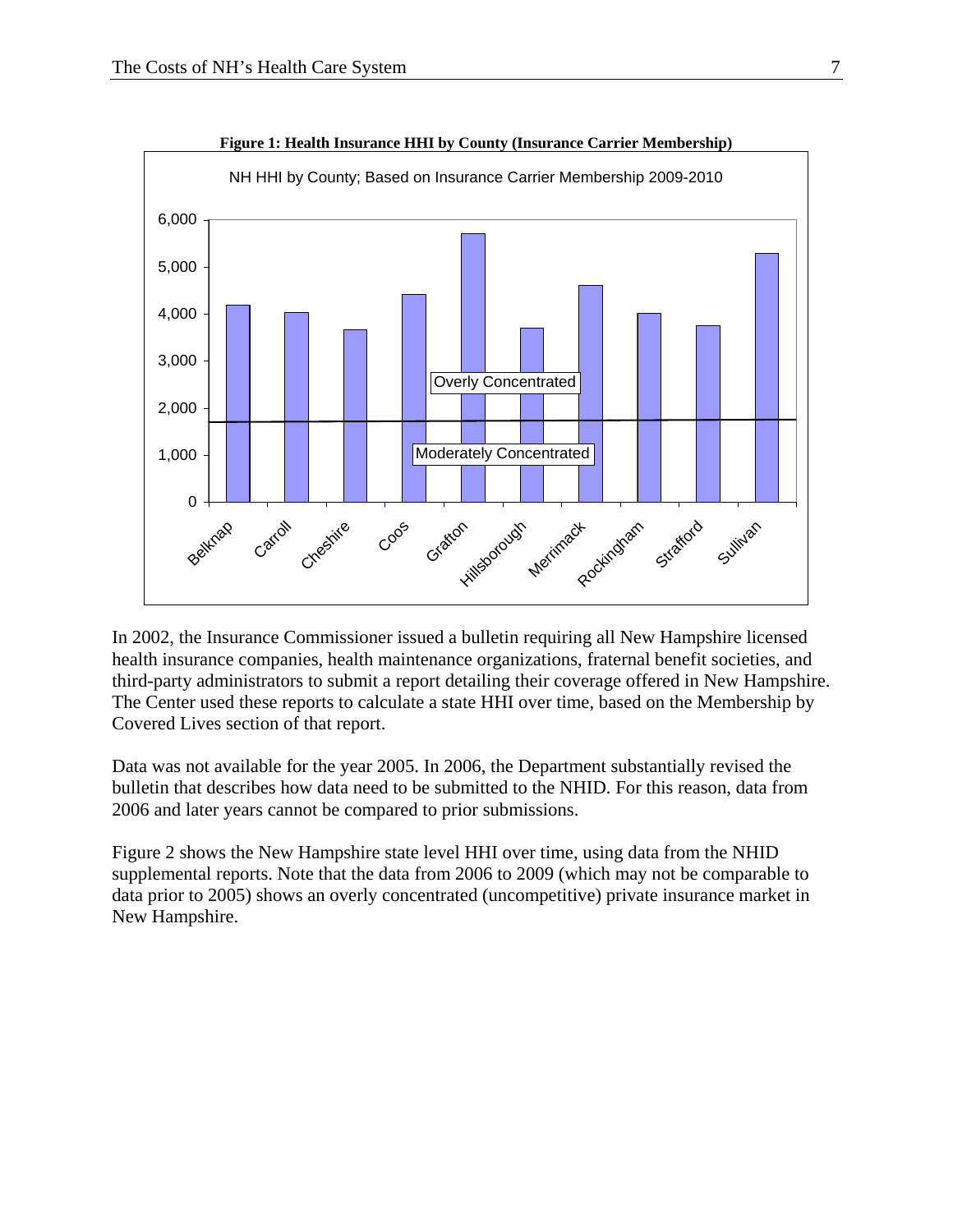

**Figure 2: NH Insurance Market HHI 2001 Through 2009** 

#### *Measures of market concentration in the hospital market*

Hospital market shares (and HHIs for each hospital market) were calculated for each hospital service area in New Hampshire, using New Hampshire Hospital Inpatient Origin and Number of Procedures Ambulatory Care Reports for the years 2001, 2006 and 2009. These reports show the number of discharges by town and by hospital for each year. The analysis was limited to those towns that have 2 percent or more of any hospital admission in that year.

Each city and town in New Hampshire was identified as belonging to one of 24 hospital service areas. The number of patients from each service area admitted to each hospital was summed for each hospital. This approach allowed the Center to include all the hospitals in New Hampshire in the calculation, even if that admission to the hospital came from a patient outside of the main hospital service area. For example, a few hundred patients from the Manchester hospital service area are admitted to Parkland Medical in Derry, even though that hospital is outside of the Manchester service area. Likewise, while most of the admissions from the Derry hospital service area are admitted to Parkland Medical, a few hundred each year are admitted to Catholic Medical Center and Elliott Hospital in the Manchester hospital service area.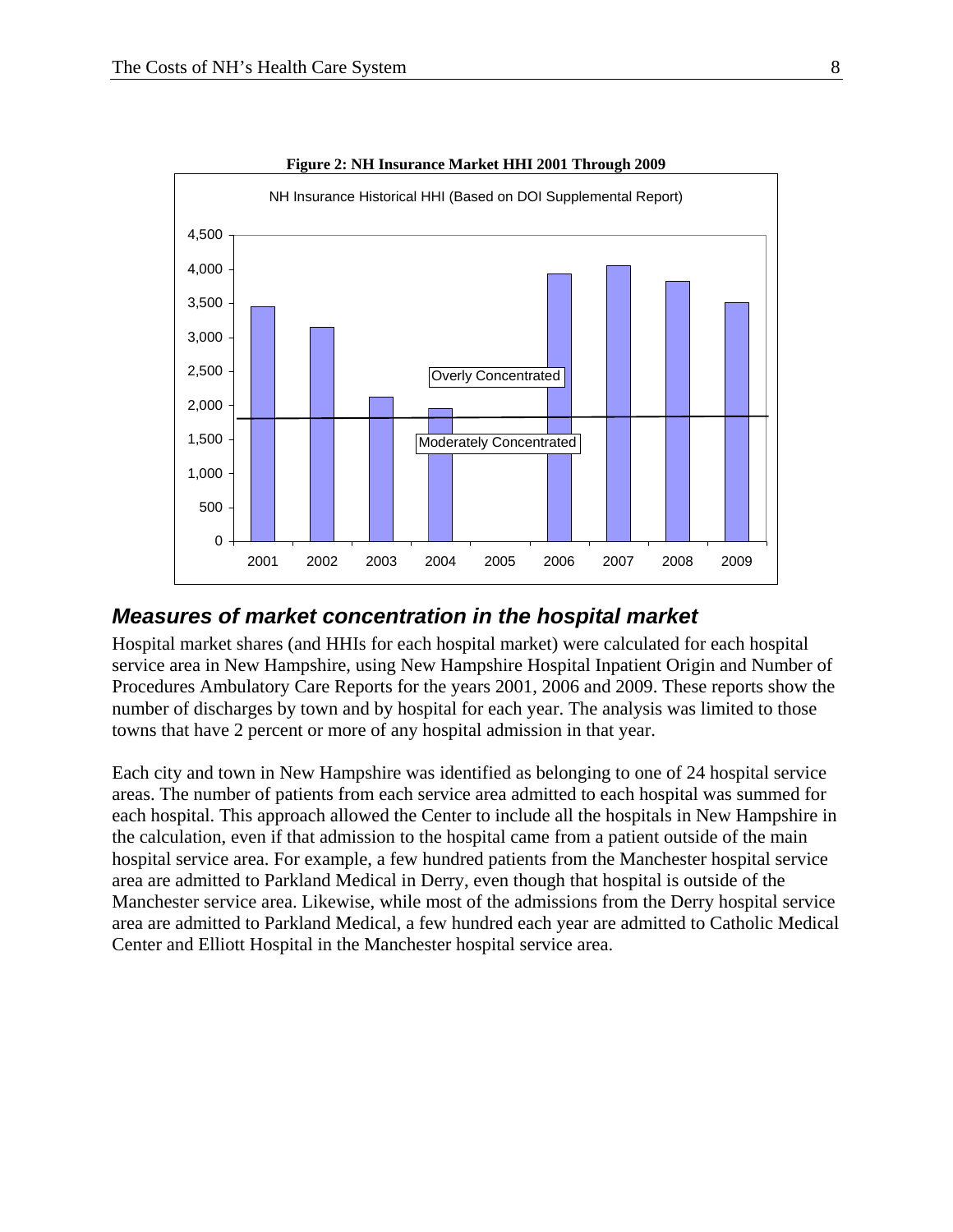



The results of the market share and HHI analysis reveal that each hospital service area is dominated by one or two hospitals, although nearby hospitals may have small shares of the market. Based on this analysis, no hospital service area in New Hampshire would be considered "competitive" according to standard economic definitions.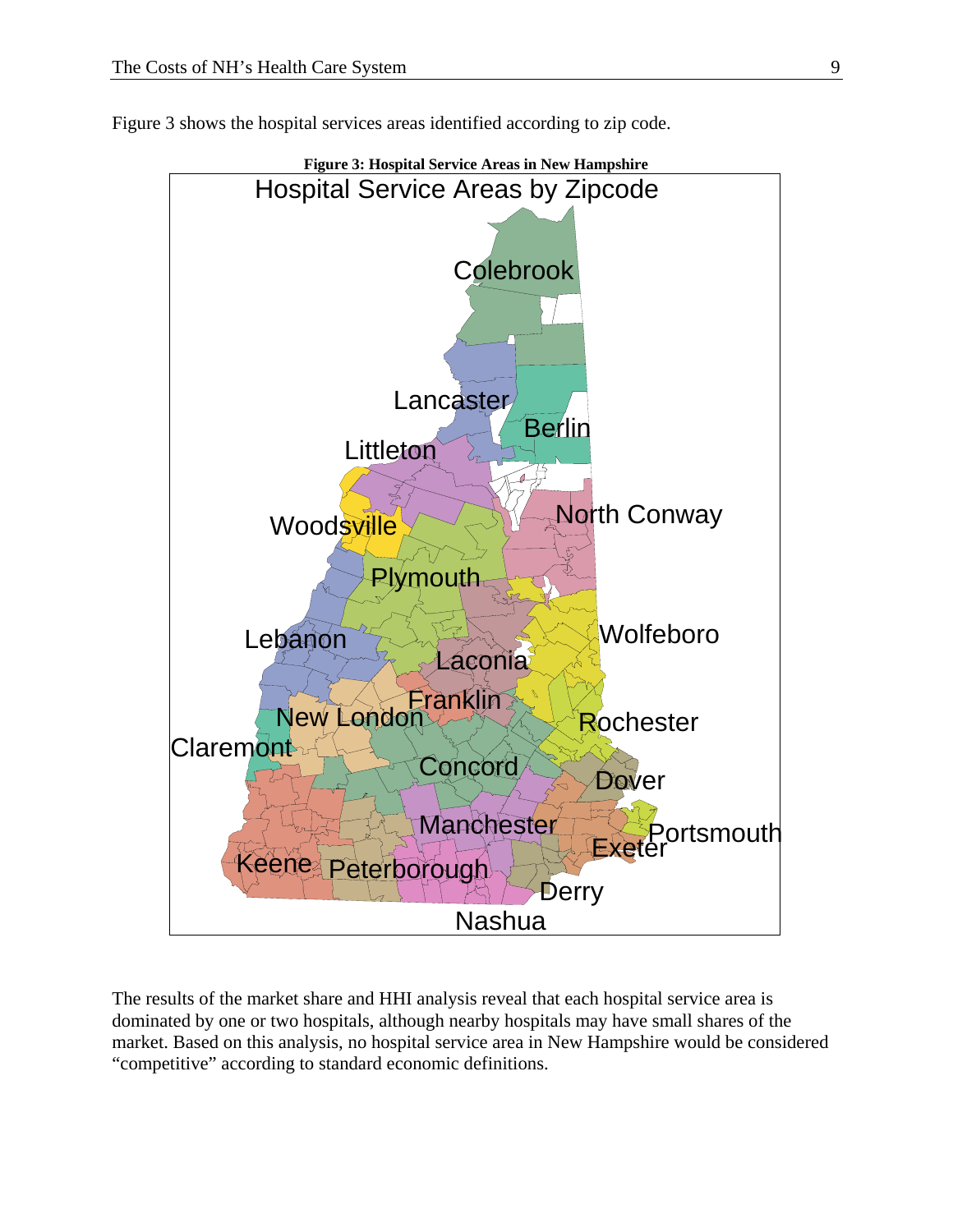Moreover, market share has remained relatively constant over time. The following table (Table 2) shows that the total market share, measured by a hospital's share of total discharges in New Hampshire, has changed little in the last decade, offering further evidence that local hospitals remain dominant in their local markets.

| <b>Table 2: Hospital Market Shares Across Time</b> |                                                             |        |        |        |        |        |  |  |
|----------------------------------------------------|-------------------------------------------------------------|--------|--------|--------|--------|--------|--|--|
|                                                    | NUMBER AND PERCENT OF INPATIENT DISCHARGES in NEW HAMPSHIRE |        |        |        |        |        |  |  |
| BY HOSPITAL BY TOWN                                |                                                             |        |        |        |        |        |  |  |
|                                                    | <b>SOURCE: NEW HAMPSHIRE HOSPITAL ASSOCIATION</b>           |        |        |        |        |        |  |  |
|                                                    | 2000                                                        | 2001   | 2005   | 2006   | 2008   | 2009   |  |  |
| ALICE PECK DAY MEMORIAL                            | 0.7%                                                        | 0.7%   | 0.7%   | 0.6%   | 0.6%   | 0.6%   |  |  |
| ANDROSCOGGIN VALLEY                                | 2.0%                                                        | 2.0%   | 1.6%   | 1.5%   | 1.2%   | 1.1%   |  |  |
| <b>CATHOLIC MEDICAL</b>                            | 7.8%                                                        | 7.9%   | 8.3%   | 7.9%   | 7.8%   | 7.4%   |  |  |
| <b>CHESHIRE MEDICAL</b>                            | 4.6%                                                        | 4.6%   | 4.2%   | 4.1%   | 4.6%   | 4.2%   |  |  |
| <b>CONCORD</b>                                     | 9.6%                                                        | 10.3%  | 10.0%  | 9.9%   | 9.8%   | 10.5%  |  |  |
| COTTAGE                                            | 0.8%                                                        | 0.7%   | 0.7%   | 0.7%   | 0.7%   | 0.6%   |  |  |
| <b>ELLIOT</b>                                      | 10.5%                                                       | 10.6%  | 10.9%  | 10.9%  | 10.6%  | 10.4%  |  |  |
| <b>EXETER</b>                                      | 4.1%                                                        | 4.4%   | 4.5%   | 4.6%   | 4.8%   | 5.2%   |  |  |
| <b>FRANKLIN REGIONAL</b>                           | 1.3%                                                        | 1.1%   | 1.1%   | 0.9%   | 0.9%   | 0.7%   |  |  |
| <b>FRISBIE MEMORIAL</b>                            | 3.2%                                                        | 3.1%   | 3.1%   | 3.3%   | 3.4%   | 3.5%   |  |  |
| <b>HUGGINS</b>                                     | 1.4%                                                        | 1.5%   | 1.4%   | 1.4%   | 1.3%   | 1.2%   |  |  |
| <b>LAKES REGION GENERAL</b>                        | 4.2%                                                        | 4.2%   | 3.9%   | 4.2%   | 3.9%   | 3.8%   |  |  |
| <b>LITTLETON REGIONAL</b>                          | 1.3%                                                        | 1.3%   | 1.2%   | 1.1%   | 1.2%   | 1.1%   |  |  |
| <b>MARY HITCHCOCK MEMORIAL</b>                     | 15.0%                                                       | 13.9%  | 14.4%  | 15.0%  | 16.7%  | 17.1%  |  |  |
| MARY HITCHCOCK PSYCH                               | 0.9%                                                        | 0.8%   | 0.9%   | 0.8%   |        |        |  |  |
| <b>MEMORIAL</b>                                    | 1.4%                                                        | 1.3%   | 1.2%   | 1.2%   | 1.2%   | 1.2%   |  |  |
| MONADNOCK COMMUNITY                                | 1.6%                                                        | 1.6%   | 1.4%   | 1.2%   | 1.3%   | 1.2%   |  |  |
| <b>NEW LONDON</b>                                  | 1.0%                                                        | 0.9%   | 0.7%   | 0.5%   | 0.6%   | 0.7%   |  |  |
| <b>PARKLAND MEDICAL</b>                            | 2.9%                                                        | 3.0%   | 2.5%   | 2.6%   | 2.7%   | 2.6%   |  |  |
| PORTSMOUTH REGIONAL                                | 5.5%                                                        | 5.3%   | 6.0%   | 5.7%   | 4.7%   | 4.8%   |  |  |
| SOUTHERN NH MEDICAL                                | 7.2%                                                        | 7.7%   | 8.3%   | 8.3%   | 8.3%   | 7.8%   |  |  |
| <b>SPEARE MEMORIAL</b>                             | 0.9%                                                        | 0.9%   | 1.1%   | 1.1%   | 0.9%   | 0.8%   |  |  |
| ST. JOSEPH                                         | 4.9%                                                        | 5.1%   | 4.4%   | 4.3%   | 4.6%   | 5.0%   |  |  |
| UPPER CONNECTICUT VALLEY                           | 0.5%                                                        | 0.5%   | 0.4%   | 0.4%   | 0.4%   | 0.4%   |  |  |
| <b>VALLEY REGIONAL</b>                             | 1.6%                                                        | 1.5%   | 1.4%   | 1.4%   | 1.2%   | 1.1%   |  |  |
| <b>WEEKS MEMORIAL</b>                              | 0.8%                                                        | 0.9%   | 0.9%   | 0.9%   | 0.7%   | 0.7%   |  |  |
| <b>WENTWORTH-DOUGLASS</b>                          | 4.3%                                                        | 4.4%   | 5.0%   | 5.4%   | 5.8%   | 6.1%   |  |  |
|                                                    | 100.0%                                                      | 100.0% | 100.0% | 100.0% | 100.0% | 100.0% |  |  |

## *Hospital quality measurements*

Our quality measures are based on composite scores for a variety of measures of hospital quality, including patients' assessments of the hospital, and hospital's use of best practices in surgery, treatment of heart attacks, congestive heart failure and community acquired pneumonia. The sources of these data are varied including surveys of patients and CMS (Centers for Medicare & Medicaid Services) data collection from individual patient charts, among others. Each quality domain and indicators within that domain are included below.

**Patient Experiences (2009)<sup>5</sup>** Survey of Patients' Hospital Experience (HCAHPS) -- Survey Results

- Communication with Nurses
- Communication with Doctors
- Communications about Medicine
- Responsiveness of hospital staff
- Discharge Information
- Pain management

<u>.</u>

• Cleanliness of hospital

<sup>5</sup> http://www.nhqualitycare.org/index.php/reports/hcahps?id=68&date=091231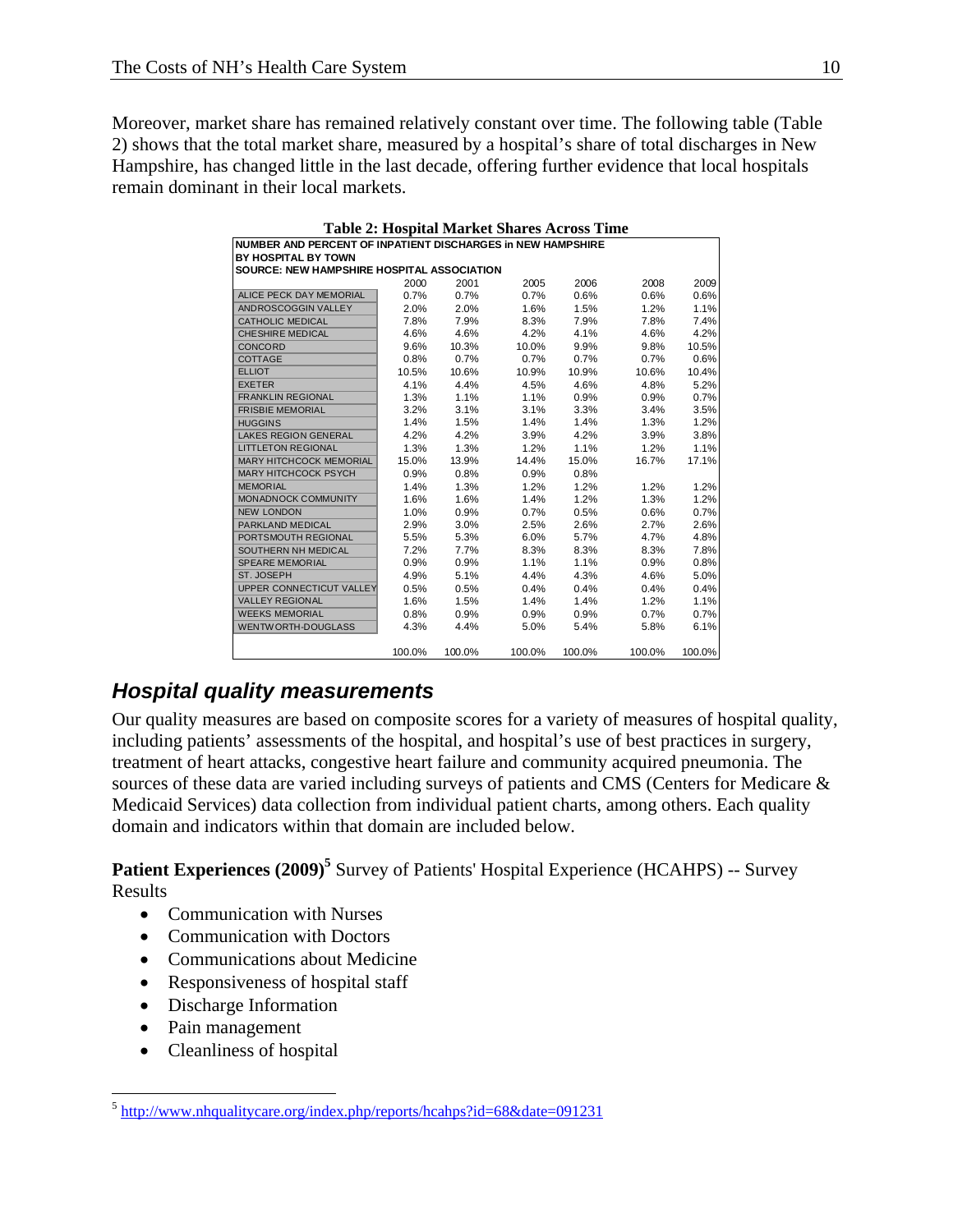- Quietness of hospital
- Rating of the hospital
- Willingness to recommend

#### **Hospital Management of Surgical Infection Prevention (2009)6**

- Prophylactic Antibiotic Received Within One Hour Prior To Surgery
- Prophylactic Antibiotic Selection
- Prophylactic Antibiotic Discontinued Within 24 Hours After Surgery
- Recommended VTE Prophylaxis Ordered
- Recommended VTE Prophylaxis Received
- Controlled 6am Postop Serum Glucose
- Appropriate Hair Removal
- Composite Score

### **Hospital Management of Heart Attack (2009)<sup>7</sup>**

- Aspirin At Arrival
- Aspirin At Discharge
- Beta Blocker At Discharge
- ACEI Or ARBs For LVSD
- Smoking Cessation Counseling
- Composite Score

#### **Hospital Management of Congestive Heart Failure (2009)8**

- LVF Assessment
- ACEI Or ARBs For LVSD
- Smoking Cessation Counseling
- Discharge Instructions
- Composite Score

#### **Hospital Management of Community Acquired Pneumonia (2009)<sup>9</sup>**

- Antibiotics Within 6 Hours
- Blood Cultures Prior To Antibiotics
- Appropriate Antibiotics
- Pneumococcal Vaccination
- Influenza Vaccination
- Smoking Cessation Counseling
- Composite Score

 $\overline{a}$ 

Figure 4 shows the composite quality indicator for each hospital in the state. A hospital with a perfect score in each of the categories would have received a 100 percent composite score. A

<sup>6</sup> http://www.nhqualitycare.org/index.php/reports/scip?id=67&date=091231

 $\frac{7}{8}$  http://www.nhqualitycare.org/index.php/reports/ami?id=64&date=091231<br>  $\frac{8}{9}$  http://www.nhqualitycare.org/index.php/reports/chf?id=65&date=091231<br>  $\frac{1}{9}$  http://www.nhqualitycare.org/index.php/reports/cap?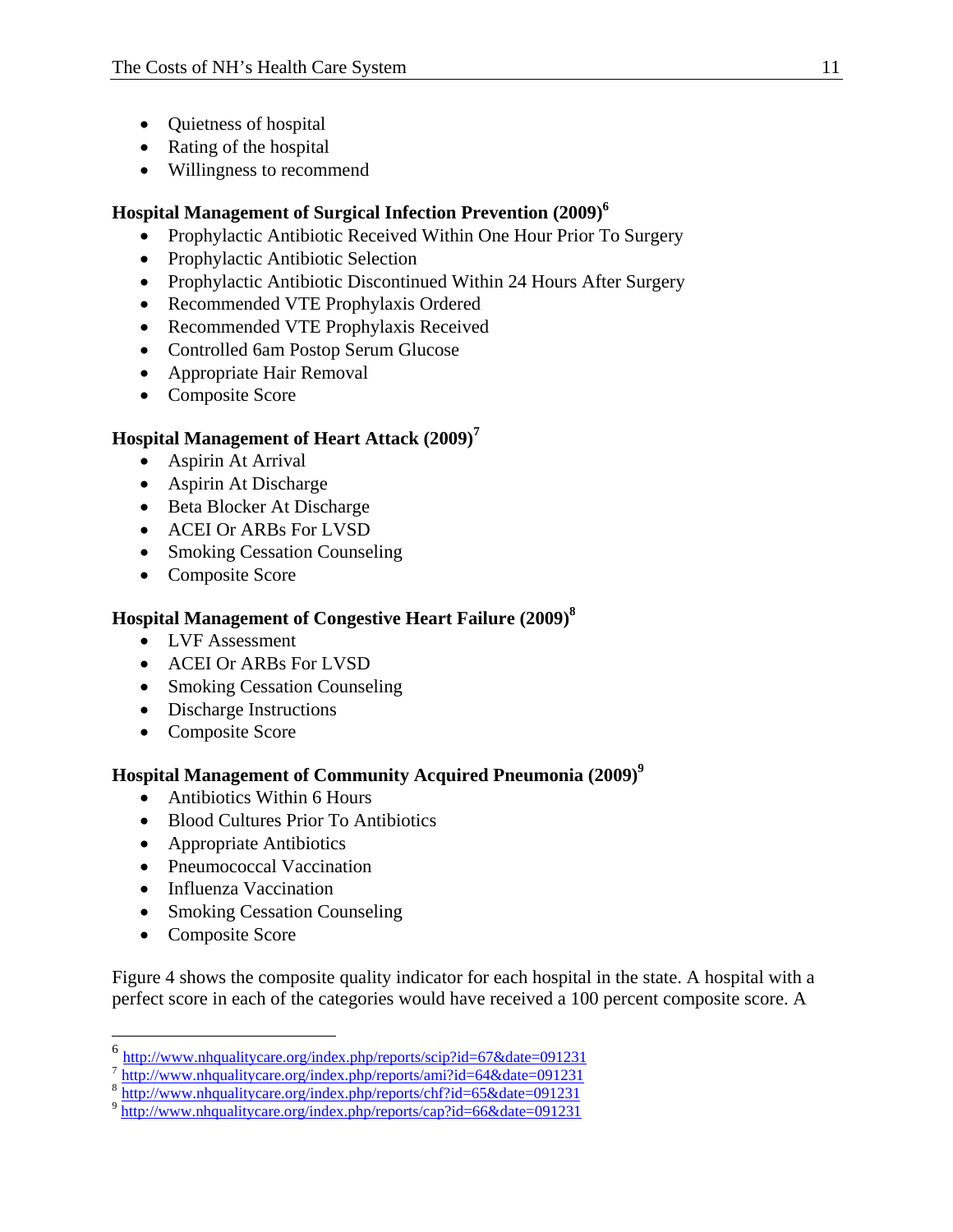simple average of each quality indicator was taken. Where data were not available, the indicator was excluded from the calculation<sup>10</sup>.



**Figure 4: Hospital Composite Quality Index** 

## *Private insurance market and managed care*

One important characteristics of the market that could affect prices is the degree to which managed care has penetrated a given market. Markets in which care is actively managed and where reimbursement is capitated could result in lower costs of care and ultimately lower reimbursement levels. To capture this component of the market, the Center used data on enrollment by plan design using the New Hampshire Comprehensive Health Care Information System (CHIS).

The following chart, developed from data taken from the CHIS system, shows the average members covered by commercial insurance in New Hampshire by types:

- IND = Indemnity Major Medical Coverage
- PPO = Preferred Provider Organization
- $\bullet$  POS = Point of Service

 $\overline{a}$ 

<sup>&</sup>lt;sup>10</sup> The NH QualityCare data is collected from individual patient charts and submitted for entry into the Centers for Medicare & Medicaid Services (CMS) Data Warehouse. The data are not case mix adjusted. According to the website "The information on www.NHQualityCare.org does not represent the overall health care picture in New Hampshire. NH QualityCare should not be the only source for drawing conclusions about the care at any one hospital."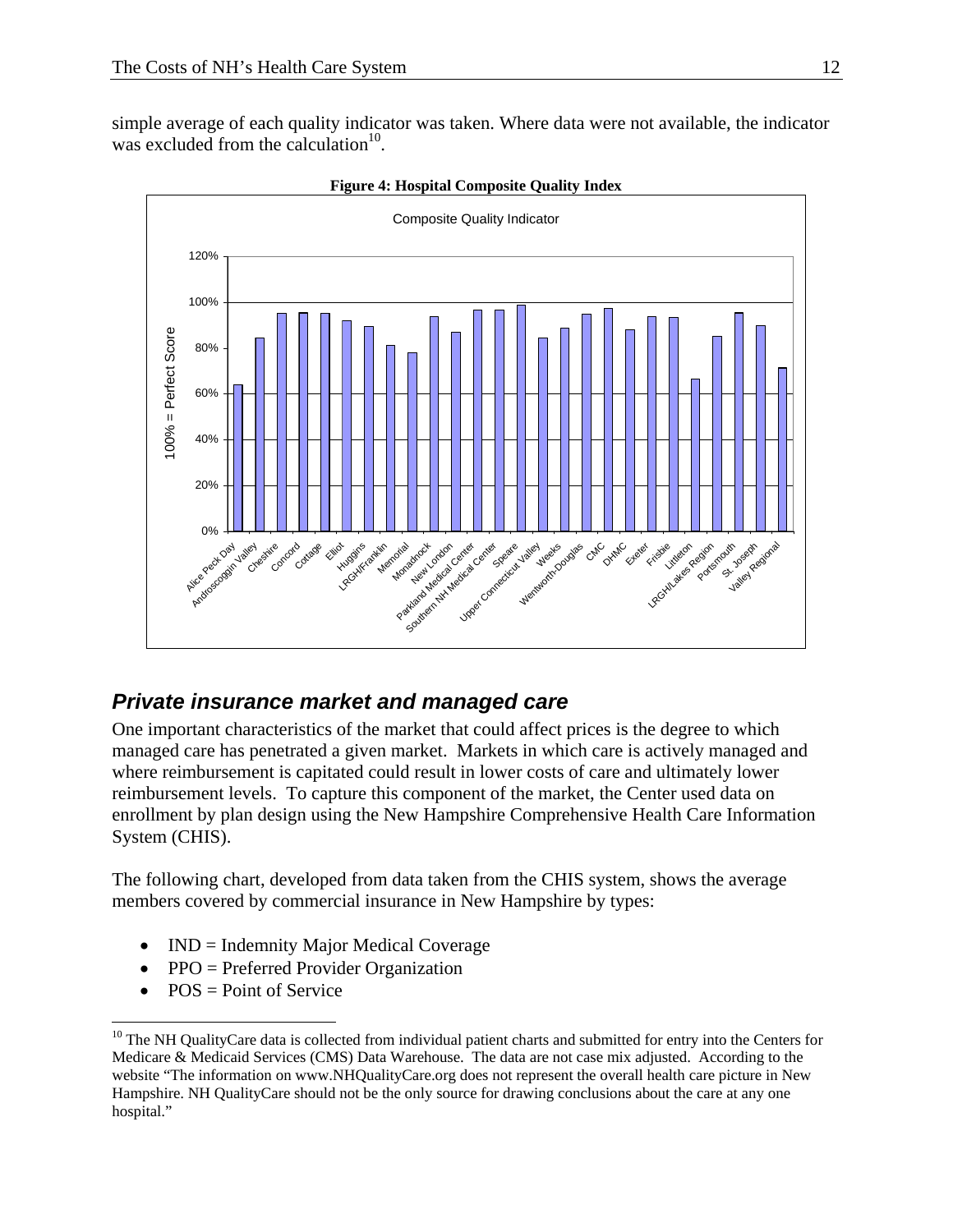HMO = Health Maintenance Organization



The chart shows that the number of members under HMO plans has declined, while the number of members under PPO plans has increased.<sup>11</sup>

HMO and POS are health insurance products offered by insurers where consumers choose a primary care provider. Consumers are usually then referred to other service providers in the network through that primary care provider. Primary care providers may be nurse practitioners, or other types of health care providers that are not primary care physicians. PPO refers to a type of health insurance product offered by insurers where enrollees may go outside the network, but would incur larger costs in the form of higher deductibles, higher coinsurance rates, or nondiscounted charges from the providers.<sup>12</sup>

Any of these products (HMO, POS and PPO) may have networks that include practically all providers in the state, or some subset of those providers.

The distinction between HMO, POS and PPO products has important implications for health insurance prices and costs. An HMO is very restrictive, because it does not allow its members to use health insurance services outside of its own network. Members who receive emergency

 $\overline{a}$ 

 $11$  The underlying reasons for this apparent drop off in HMO plans, such as change in actual benefits, movement to self-insured coverage, or benefit design, is not known.

 $12$  Description of NH plans based on http://www.sbhi.net/new-hampshire.htm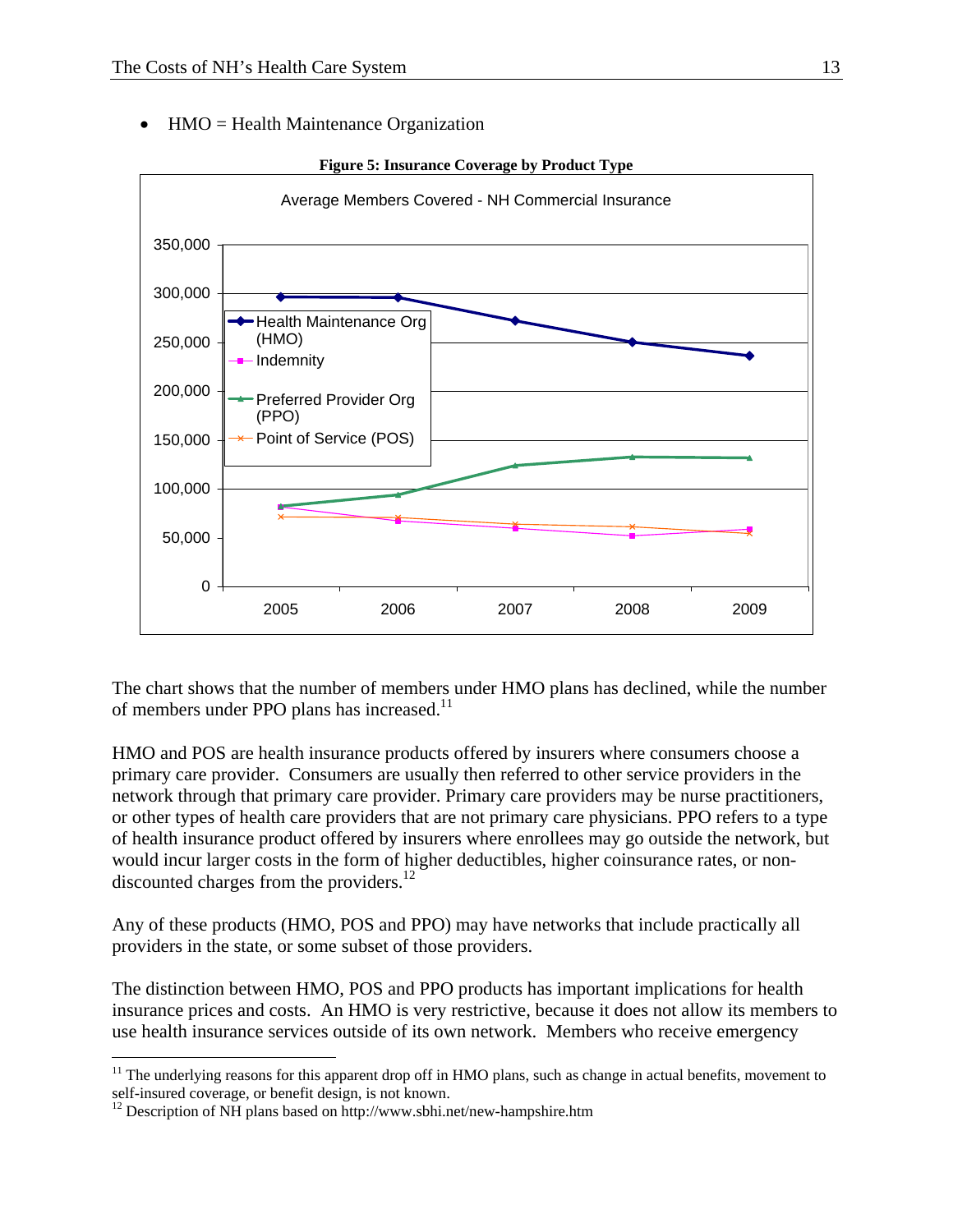treatment outside of the network are required to pay that bill directly. Also HMO members must establish a relationship with a primary care physician that is inside the existing HMO network. Therefore, HMO products could properly be considered managed care products.

A PPO product is less restrictive, because it allows the PPO member to go outside the network, and use a portion of their benefits to pay for services outside the network. However, the PPO member cannot use 100 percent of their benefits outside the network. POS plans will allow the covered member to choose their primary health care provider from any network, and upon that doctor's referral, he or she can use their complete benefits out of the network. Therefore, PPO and POS products could not properly be considered managed care products, since they place less emphasis on the primary care physician to patient relationship.

The following table shows that the HMO products, as a percent of the total, have declined in nearly every New Hampshire insurance market.

| Table 3: HMO as a Percent of Total Enrollment     |       |       |       |       |       |  |  |
|---------------------------------------------------|-------|-------|-------|-------|-------|--|--|
| <b>HMOs as a Percent of Commerical Enrollment</b> |       |       |       |       |       |  |  |
|                                                   | 2005  | 2006  | 2007  | 2008  | 2009  |  |  |
| State                                             | 55.7% | 56.1% | 52.4% | 50.4% | 49.1% |  |  |
| Berlin                                            | 68.4% | 67.8% | 56.4% | 55.9% | 58.9% |  |  |
| Claremont                                         | 57.9% | 56.2% | 52.5% | 48.9% | 45.9% |  |  |
| Colebrook                                         | 57.3% | 61.1% | 61.6% | 52.9% | 52.6% |  |  |
| Concord                                           | 62.2% | 62.9% | 55.9% | 54.8% | 53.2% |  |  |
| Derry                                             | 51.9% | 52.8% | 49.7% | 48.3% | 46.0% |  |  |
| Dover                                             | 52.1% | 52.7% | 50.0% | 44.6% | 44.7% |  |  |
| Exeter                                            | 45.5% | 46.4% | 44.0% | 41.2% | 39.8% |  |  |
| Franklin                                          | 62.7% | 64.2% | 55.2% | 52.7% | 52.6% |  |  |
| Keene                                             | 59.5% | 62.5% | 58.0% | 55.9% | 50.5% |  |  |
| Laconia                                           | 50.8% | 51.2% | 46.4% | 43.5% | 44.1% |  |  |
| Lancaster                                         | 74.7% | 67.1% | 60.9% | 56.2% | 54.4% |  |  |
| Lebanon                                           | 38.8% | 37.6% | 34.2% | 31.4% | 31.6% |  |  |
| Littleton                                         | 62.6% | 54.5% | 50.0% | 49.2% | 51.0% |  |  |
| Manchester                                        | 57.3% | 56.9% | 53.8% | 53.0% | 51.4% |  |  |
| Nashua                                            | 62.8% | 63.6% | 61.3% | 59.5% | 57.3% |  |  |
| North Conway                                      | 46.5% | 47.9% | 49.3% | 54.6% | 56.5% |  |  |
| Peterborough                                      | 58.7% | 59.4% | 57.3% | 57.2% | 56.3% |  |  |
| Plymouth                                          | 58.7% | 58.5% | 52.8% | 51.1% | 49.8% |  |  |
| Portsmouth                                        | 42.0% | 42.4% | 40.6% | 38.7% | 39.0% |  |  |
| Rochester                                         | 54.2% | 54.6% | 51.9% | 48.5% | 47.1% |  |  |
| Wolfeboro                                         | 55.2% | 56.4% | 55.0% | 54.8% | 56.4% |  |  |
| Woodsville                                        | 63.6% | 62.0% | 58.6% | 55.8% | 55.2% |  |  |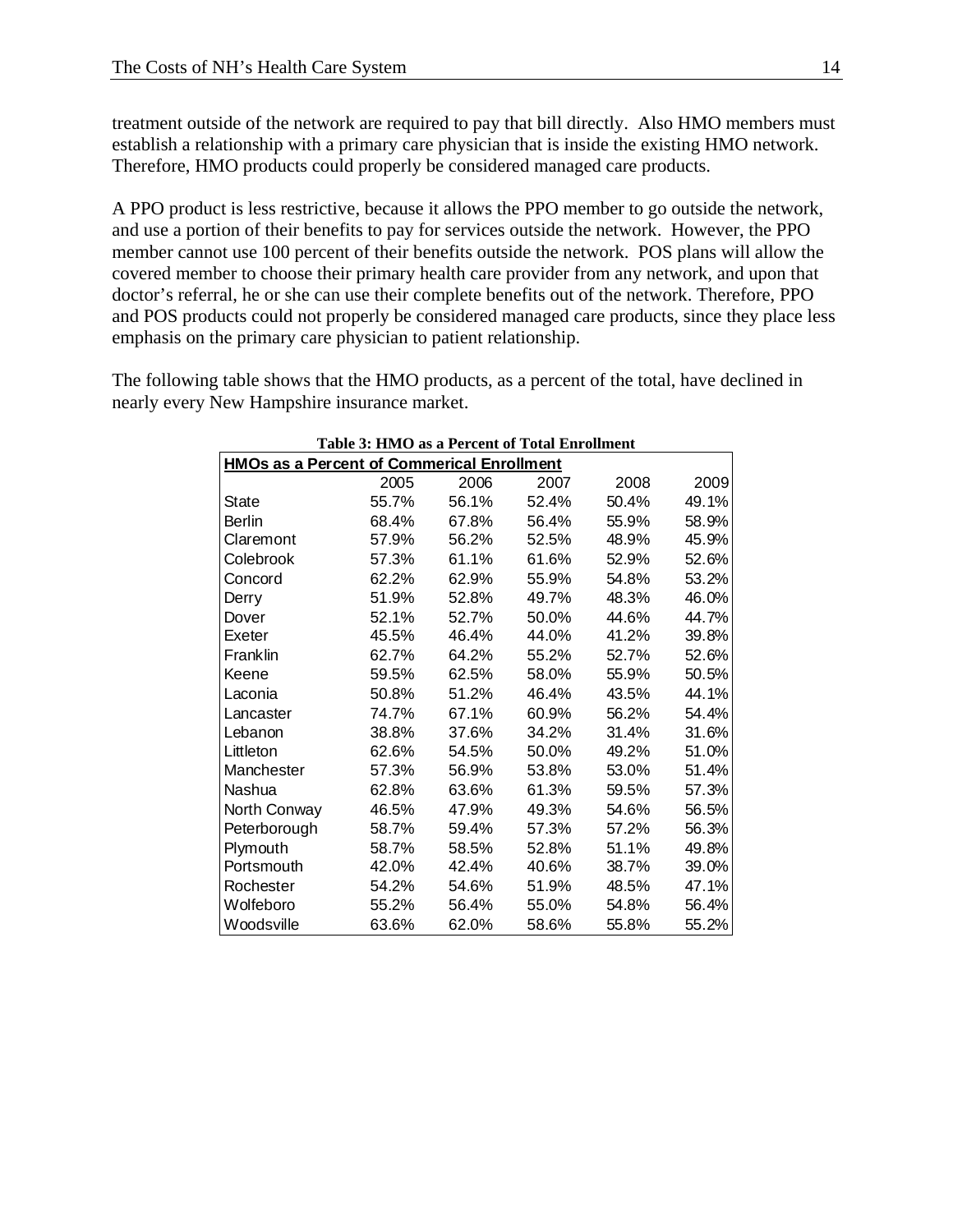## **Hospital cost-shifting: results**

When payment received for services from any payer is inadequate to cover its expenses, a hospital must find the financial support for those services from some other source, change its expense structure so that the reimbursement levels are adequate to cover costs, or suffer the consequences of financial shortfalls. Medicare and Medicaid are generally considered to reimburse at rates lower than expenses on a consistent basis, and most agree that, in the face of these changes, hospitals have balanced their books on the backs of the privately insured.

A common term for this is "cost-shifting." One definition of cost-shifting is "the allocation of unpaid costs of care delivered to one patient population through above-cost revenue collected from other patient populations."13 Other terms that are used to describe the same facts are "price shifting," "margin shifting," "price discrimination," and "reimbursement shifting." The Center's work has documented that this phenomenon has both changed over time and varies considerably by geography.

Despite this documented variation, little analysis has been conducted on the reasons behind price variation or why providers can cost-shift. As Morrissey (2001) notes in "Cost-shifting: New Myths, Old Confusion, and Enduring Reality," cost- shifting is likely to result from market characteristics, specifically the lack of competition in the health care markets. In fact, a recent report on the implications of Medicare payment shortfalls suggested that in the least competitive markets, hospitals experiencing Medicare payment shortfalls increased prices to private insurers. In more competitive markets, hospitals seeing shortfalls from Medicare payments lowered costs.14

From a policy perspective, this means that focus solely on cost-shifting and reimbursement levels may cause policymakers to miss at least part of the policy point: that is, if you are concerned about cost-shifting and the implications on private premiums and hospital payment levels, other factors – including changing market dynamics and market competition – suggest other policy tools may be important as well.

This analysis reviews how cost-shifting has changed over the past 10 years and the degree to which variation in the underlying payer mix explains any of the changes in the level of costshifting over that time.

## *Hospital cost-shifting (2009)*

 $\overline{a}$ 

Figure 6 shows the Center's traditional analysis of hospital cost-shifting using the hospital (as opposed to the consolidated health system) as the unit of analysis. Figure 6 is a hydraulics

<sup>&</sup>lt;sup>13</sup> "Cost-shifting: An Integral Aspect of U.S. Health Care Finance," Al Dobson, The Lewin Group, November 13, 2002, at an invitational meeting "When Public Payment Declines Does Cost-Shifting Occur? Hospital and Physician Responses," sponsored by The Robert Wood Johnson Foundation and conducted by AcademyHealth in Washington D.C., November 13, 2002.

<sup>&</sup>lt;sup>14</sup> Robins, James. "Hospitals Respond to Medicare Payment Shortfalls by Both Shifting Costs and Cutting Them, Based on Market Concentration." *Health Affairs, 30, no.7 (2011):1265-1271.*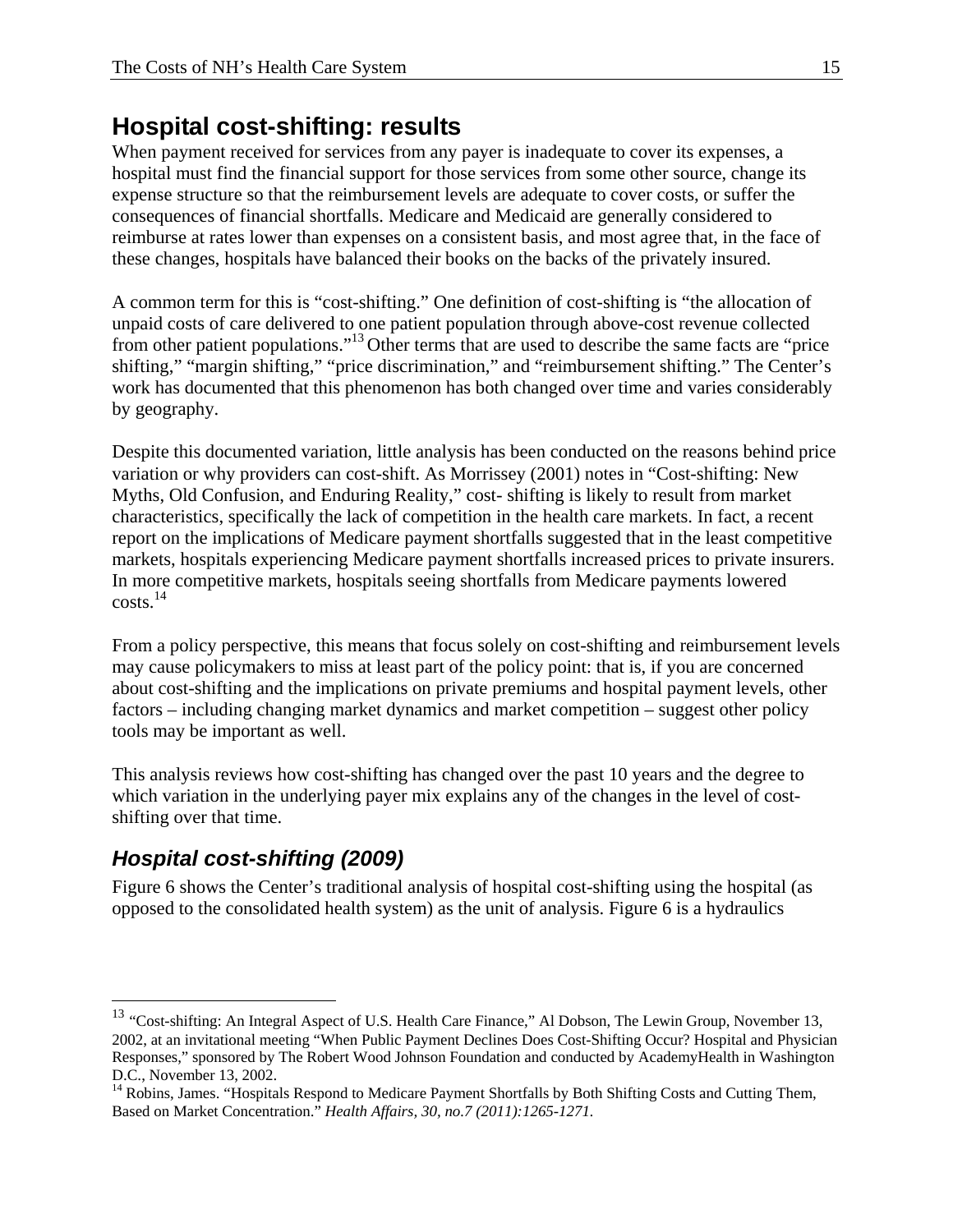$\overline{a}$ 

diagram that exhibits the aggregate of revenues and cost-shifting of New Hampshire's 26 acute care hospitals in 2009.<sup>15</sup>



The horizontal axis of this diagram is divided into 100 sections, each representing 1 percent of gross charges. It shows that 44 percent of gross charges were billed to insurance companies on behalf of insured individuals.<sup>16</sup> Another 40 percent of charges were billed to Medicare, and 8 percent were billed to the state Medicaid program. Five percent of charges were never paid; they were written off, either as charity care or as bad debt. Three percent were billed to "other."<sup>17</sup> Less than 1 percent of charges were fully paid by uninsured persons.

The vertical axis of Figure 6 displays percentage of expenses. A thick black horizontal line marks 100 percent of expenses. A payer whose payments exactly equaled expenses would be represented by vertical bars that rise exactly to this 100 percent level.

The height the vertical bars rise indicates what percent of expenses that payer type actually paid. On average in 2009, private insurers paid almost 150 percent of expenses. Both Medicare and Medicaid paid less than costs.

<sup>&</sup>lt;sup>15</sup> For a step-by-step review of how these aggregate numbers were calculated, see "Cost-shifting in New Hampshire Hospitals,  $2004$ ," New Hampshire Center for Public Policy Studies, Feb. 2006.

 $^{16}$  A certain portion of the third-party payer amounts in these figures (and all subsequent hydraulics diagrams) is uncompensated care that is incompletely identified by the hospitals. See our discussion of uncompensated care in "Cost-shifting in New Hampshire Hospitals, 2004," NHCPPS, Feb. 2006.

<sup>&</sup>lt;sup>17</sup> The "other" category is larger than it should be. Some hospitals– including Memorial in North Conway – did not differentiate between insurance categories in the financial data they submitted to NHHA. A portion of this category is for charges billed to insurance companies, military health, lab charges, as well as the State's Medicaid disproportionate share program payments, among others.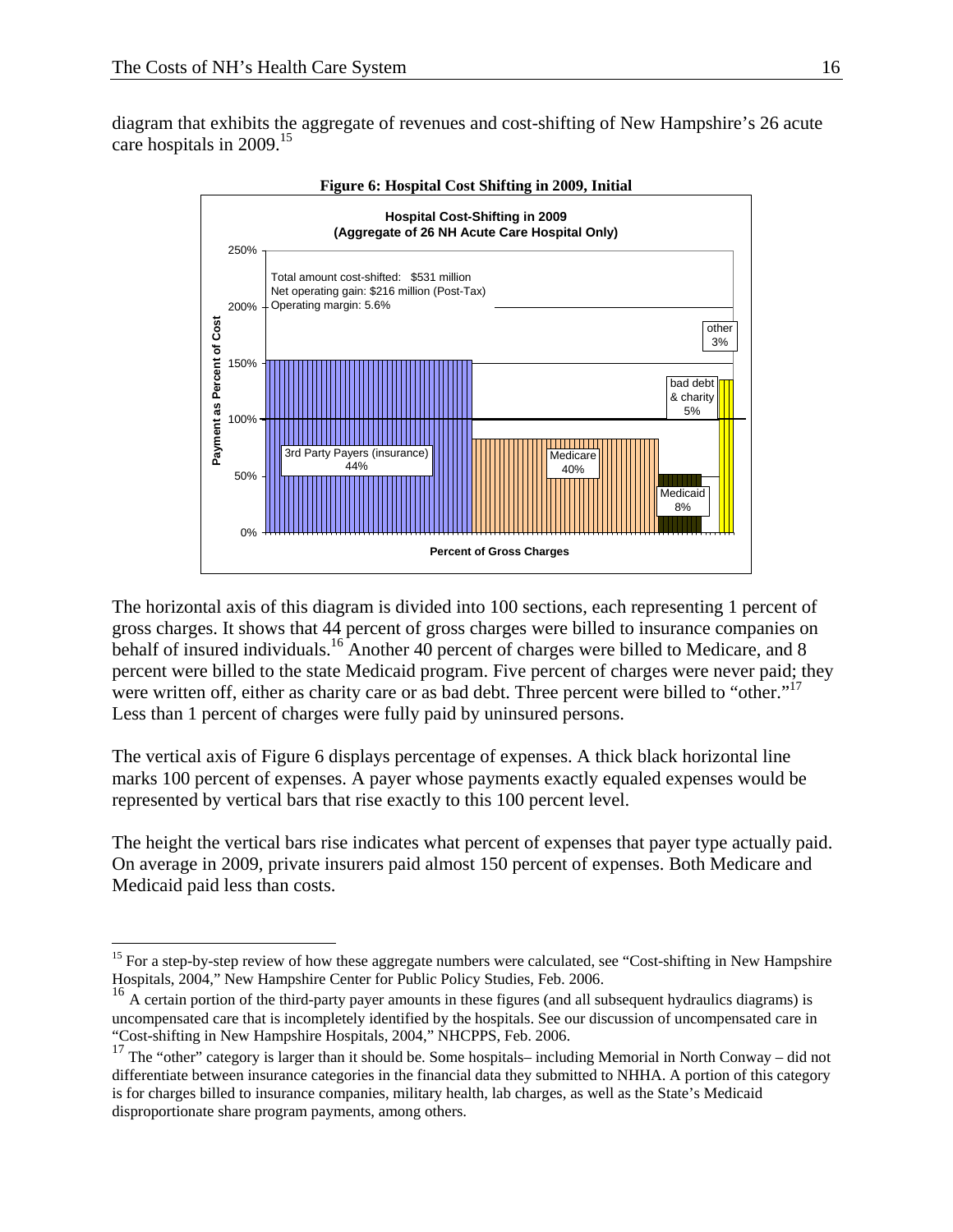Figure 7 shows the surplus or deficit relative to the costs of providing services by each payer. Medicare payments were \$210 million short of paying for the cost of services to Medicare patients. Medicaid payments were \$130 million short of paying for cost. And uncompensated care was \$174 million short. Taken together, hospitals were \$531 million short of paying for their expenses for these three categories of payers. To make up the difference, the health systems had to charge other payers – primarily third-party private insurers – above cost for patient services. Payments on behalf of insured persons, mostly from their insurance companies, were \$781 million higher than expenses. Payments from self-insured persons who paid for their entire hospital care and payments from "other" payers were \$38 million above expenses.



In addition to shifting sufficient revenues to meet their patient services costs, hospitals have also generated surpluses in the form of positive operating margins. The hospitals were able to costshift the \$472 million they were short, and they were also able to set aside \$189 million above the breakeven point, enough to result in an operating margin of 5.3 percent.

## *Changes in hospital cost-shifting (2001-2009)*

The cost-shifting phenomenon has grown considerably since the Center began conducting its work on cost-shifting in 2001. As Figure 8 illustrates, our analysis of the 2001 finances of the same 26 hospitals showed that the hospitals had to shift approximately \$179 million to meet operating expenses costs and, in addition, create operating margins of almost \$49 million. In 2009, the magnitude of the cost-shift had grown considerably. Over that time period, the aggregate amount cost-shift increased by over 200 percent, or almost 15 percent per year.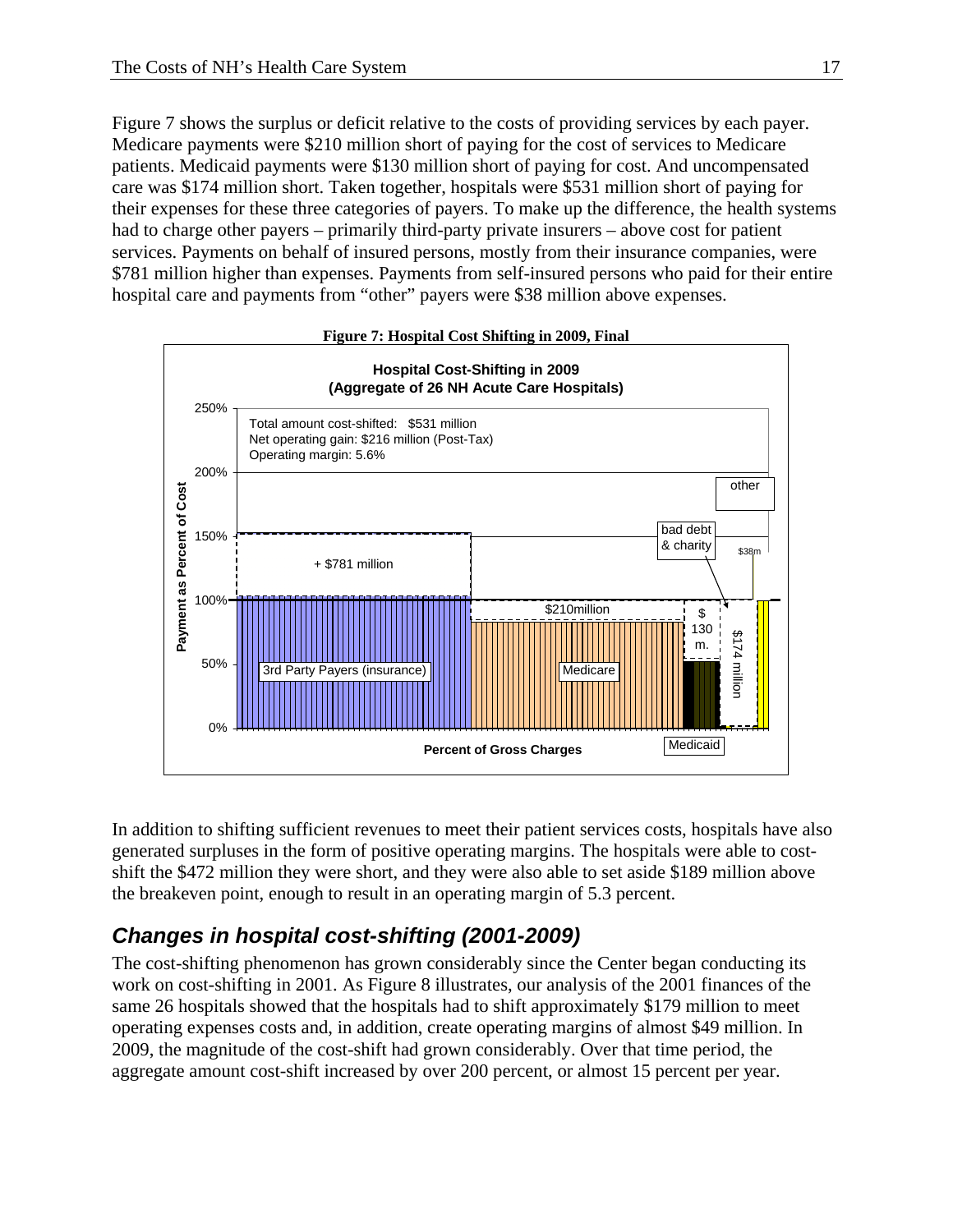

**Figure 8: Hospital Cost Shifting Trends** 

Hospital Cost Shifting 2001- 2009 (Hospital Only)

The hospital cost-shift is growing larger by other measures as well. As shown in Figure 9 below, the cost-shift per covered life (in the private market) is also increasing. Between 2004 and 2009 the cost-shift per covered life increased by 11 percent per year.



**Figure 9: Cost shift per Covered Life, Selected Years** 

In addition, as the hospital cost-shift per covered life has grown, the cost-shift as a share of total premium dollars in the system has grown as well. Over the same time period (2004-09), the cost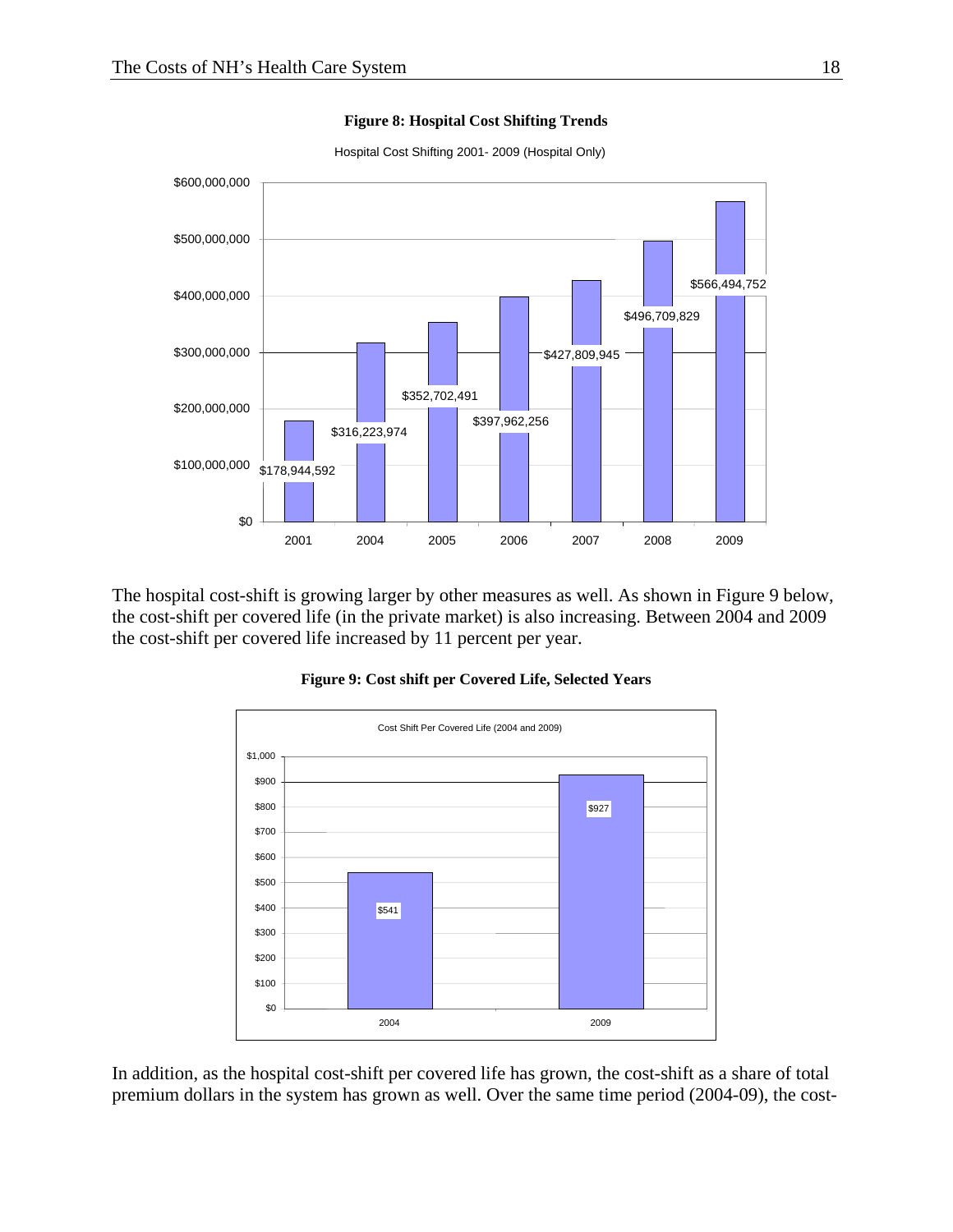shift as a percent of the total premium paid in the private market has grown from 18 percent to 20 percent. In other words, by 2009 almost one-fifth of the value of private premiums was a function of the cost-shift resulting from below-expense reimbursements (see Figure 10).



**Figure 10: Cost Shift Compared to Premium Dollars; Selected Years** 

Of particular interest in understanding the change in cost-shifting is the reason behind the phenomenon. In 2001, hospitals cost-shifted approximately \$178 million as a result of belowexpense reimbursement by public payers – Medicaid (\$31m), Medicare (\$62m) – and as a result of providing uncompensated care to patients (\$86m). As pointed out elsewhere, this amount grew considerably, and the source of the cost-shift changed as well. In 2009, below expense reimbursement for Medicare (\$210m) accounted for the largest share of the cost-shift followed by uncompensated care (\$191m) and Medicaid. By 2009, as shown in Figure 11 below, Medicare was the single largest driver of the cost-shift. Almost 42 percent of the growth in the amount of cost-shift was a function of the Medicare program.

#### **Figure 11: Cost-shift Amount by Payer**

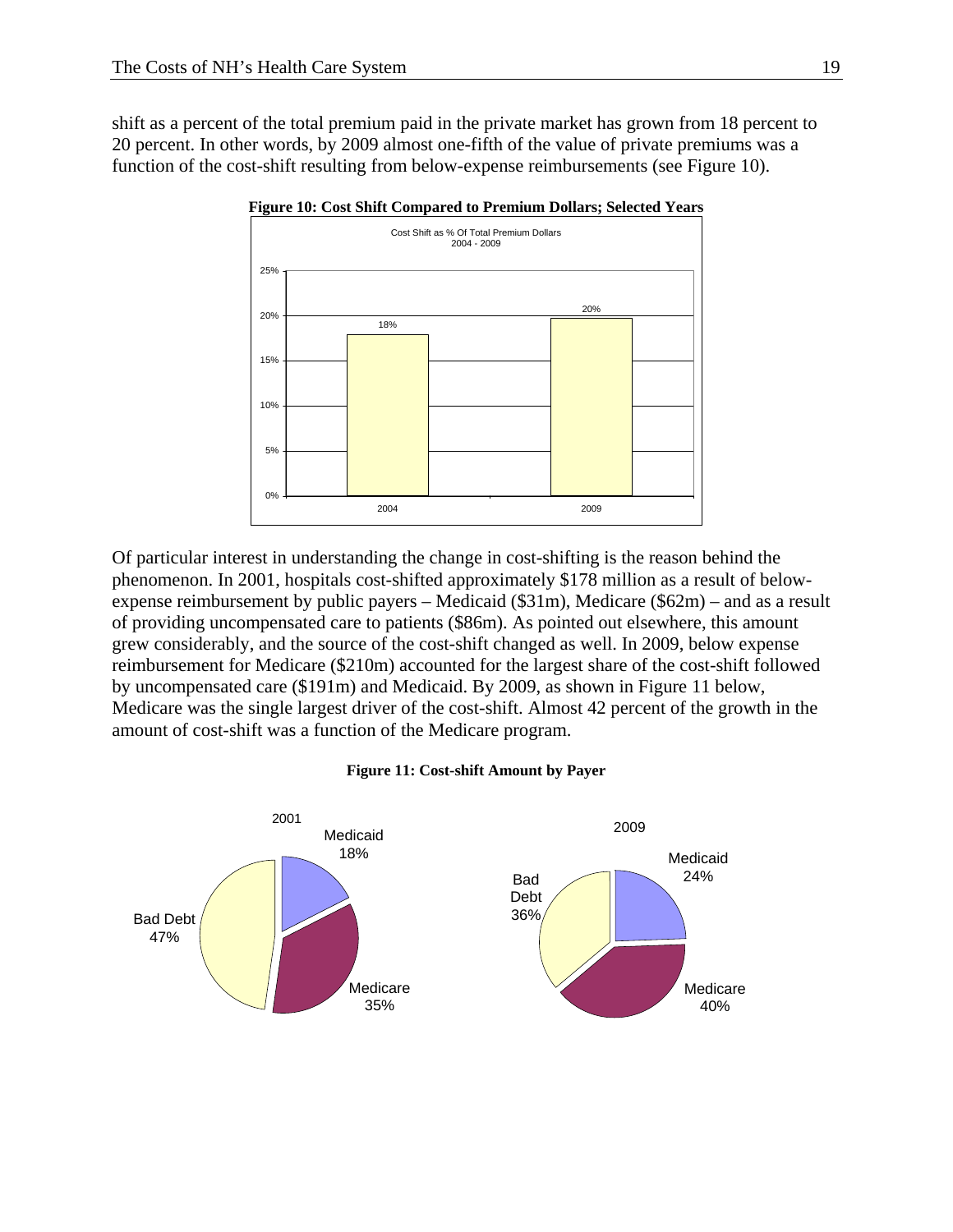## **Factors affecting the level of hospital cost-shifting**

A recent analysis of Medicare reimbursement rates and hospital cost-shifting behavior found that – after controlling for area population, volume, and occupancy – the level of market competition and Medicare payment levels relative to expenses had a significant impact on the level of hospital cost-shifting. In what follows, we explore the degree to which the level of hospital costshifting – as measured by the cost-shift per private pay discharge – is correlated to other factors.<sup>18</sup>

## *Point in time analysis*

<u>.</u>

For each of the indicators, we developed statistics measuring the correlation that exists between the variables in hand and the cost-shift per private patient. The measures included in this analysis were the hospital's percent of revenue from the public sector (Medicare and Medicaid), the percent of revenue from Medicaid, market share in the hospital's market, Medicaid payment levels, market wages as a proxy for input prices, percent of the population over 65 and median income. For each analysis, we computed measures of association, including coefficients of variation which can be shown both graphically and summarized with a statistics called the  $\mathbb{R}^2$ .

Figure 12 displays the relationship between prices paid by insurance companies to hospitals and cost-shift per private patient in fiscal year 2009. In this case, insurance prices are slightly correlated with cost-shift per private payer. In other words, as the amount cost shifted increases, so does the price of hospital services to insurance companies.





<sup>&</sup>lt;sup>18</sup> Multivariate analysis, simultaneously controlling for various characteristics of the hospital and the community within which the hospital resides, would have been the most appropriate approach to understand the relationships being explored here. However, the study sample size was too small – even after pooling data across years – to provide any statistically meaningful information.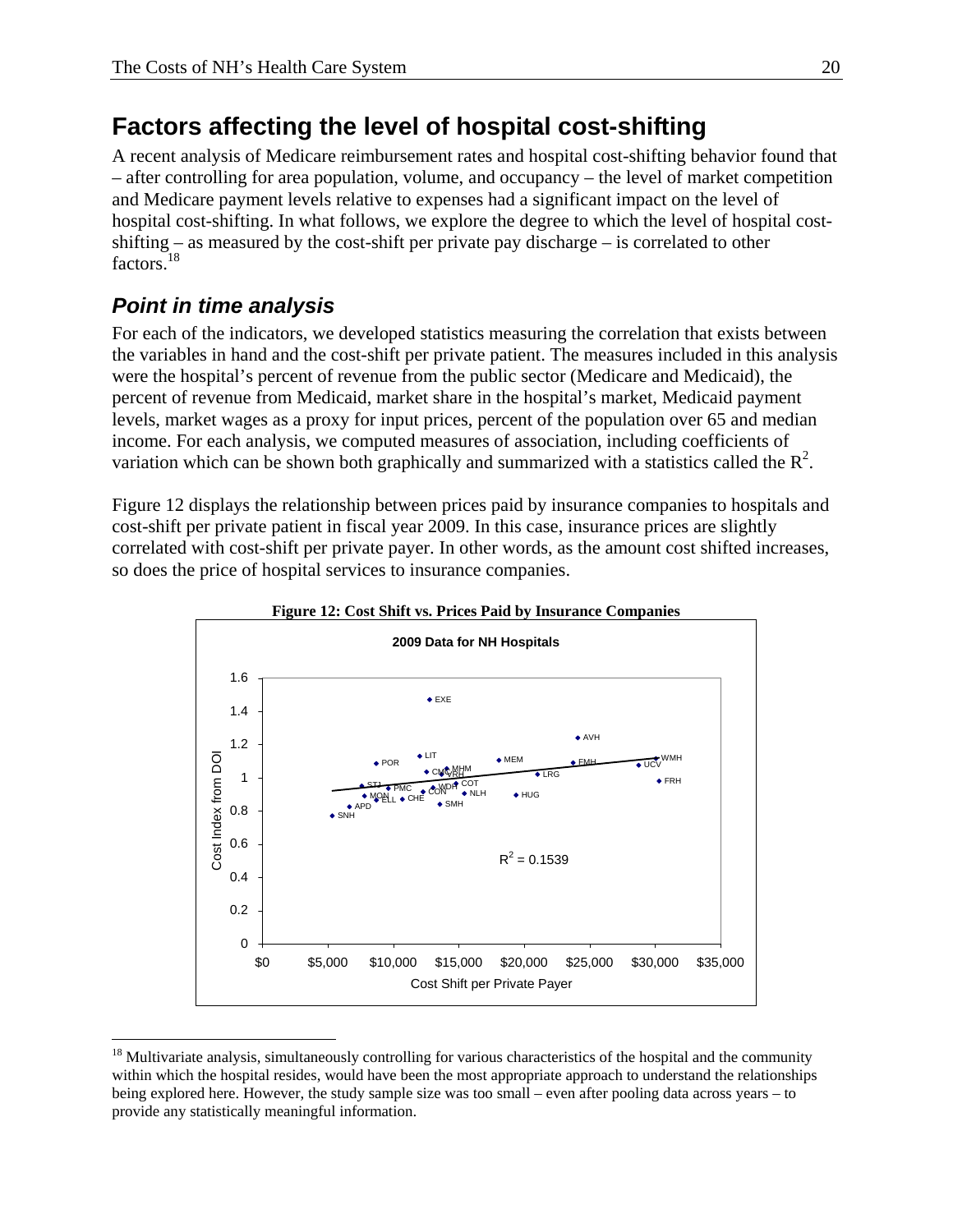$\overline{a}$ 

Figure 13 shows a similar graph looking at the correlation between the share of a hospital's revenue which is Medicare and the level of cost-shifting. The correlation between this factor and the level of cost-shifting as measured by the  $R^2$  is significantly higher than that of the cost index $19$ .



In order to take advantage of all data points, we also produce coefficients of determination for each of the indicators using all years for which data was available (2005-09). Appendix A includes each of the graphical displays of these calculations, for each of the indicators of interest.

Table 4 shows the relationship between the indicator and the level of cost-shifting for all the variables. The first column shows the relationship established based on all hospital data from 2005-09 and for 2009 only.

| Coerneight of Determination (K)       |           |           |  |  |  |
|---------------------------------------|-----------|-----------|--|--|--|
| Variable                              | 2005-2009 | 2009 Only |  |  |  |
| Percent of Revenue from Public Sector | .40       | .53       |  |  |  |
| Percent of Revenue from Medicaid      | .16       | .49       |  |  |  |
| Market Share (Competition)            | .04       | .06       |  |  |  |
| <b>Medicaid Payment Levels</b>        | .01       | .23       |  |  |  |
| Market Wages                          | $-.12$    | $-.21$    |  |  |  |
| Percent of Population Over 65         | .31       | .40       |  |  |  |
| Median Income                         | $-24$     | $-.40$    |  |  |  |

**Table 4: Understanding Factors Correlated with the Level of Cost-shifting**  Coefficient of Determination (R)

 $19$  This relationship could in fact be circular. That is, a higher portion of public payers would of necessity mean fewer private payers, and therefore mean higher cost shift per private patient.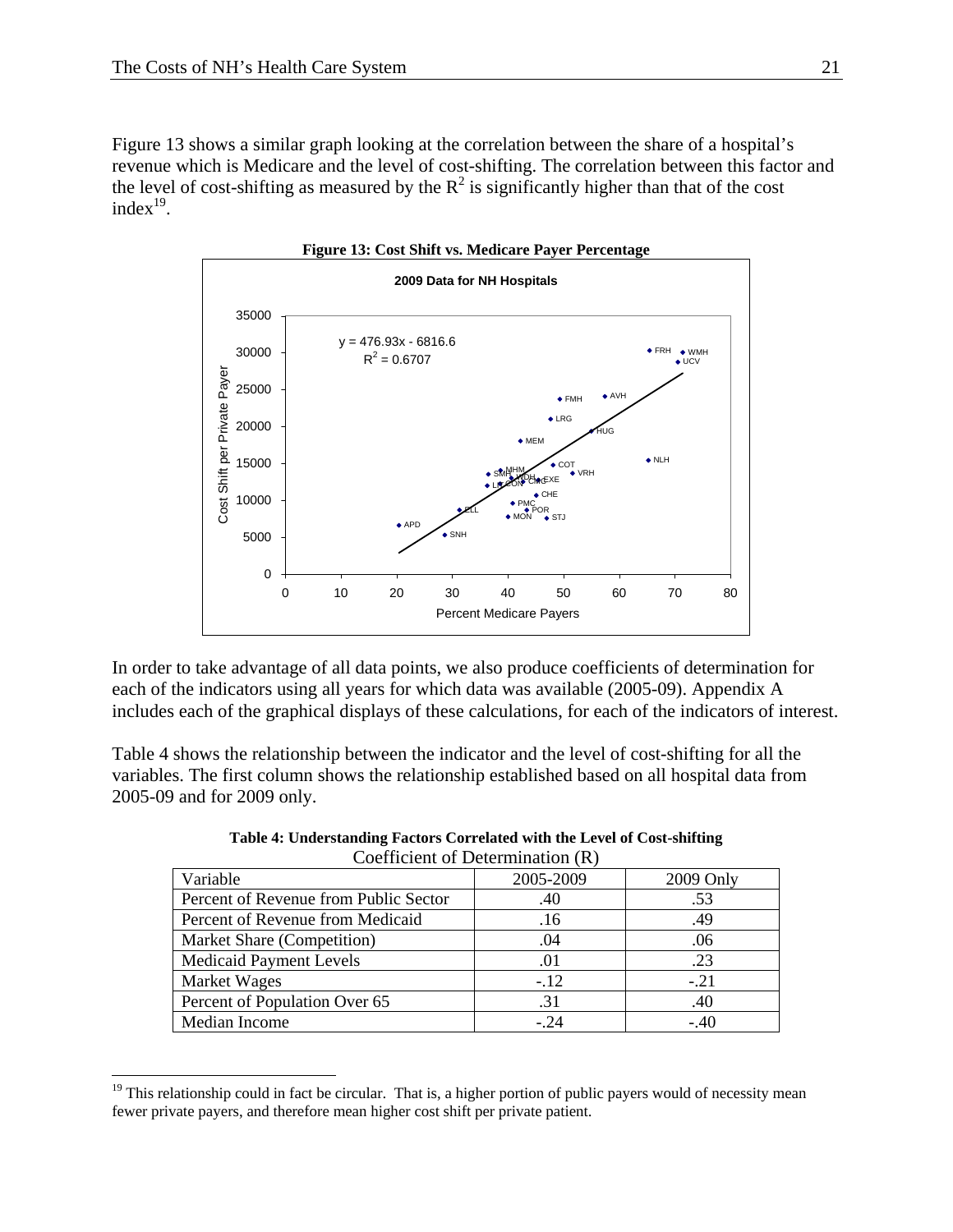The results suggest that the single best predictor of the level of cost-shifting is the share of the hospital's revenue structure that is based on public payers. The higher the share of a hospital's revenue structure that is based on public payers, the higher the cost-shift. Not surprisingly, the percentage of the population over the age of 65 is also a strong predictor of the level of costshift. This likely stems from the fact that the higher the proportion of a hospital market that is over the age of 65, the higher the share of that hospitals' revenue structure is related to Medicare. Market competition – the concentration of the market in which the hospital is operating – had almost no impact on the level of cost shifting.

## *Longitudinal analysis and public reimbursement levels*

As shown in the analysis above, the factors most highly correlated with the level of cost-shifting were the public sector share of overall hospital revenues, costs and the level of market concentration in the hospital's service area. To understand how cost-shifting is changing, we analyzed changes in these characteristics over time. During this time, the only factors which significantly changed were the levels of Medicaid and Medicare reimbursement.

Between 2001 and 2009, there were significant changes to hospital payments across the state of New Hampshire. In 2005, the state restructured its approach to paying for Medicaid outpatient services, effectively lowering reimbursement rates for non-critical access hospitals. Moreover, although health care costs increased, payment levels were generally held constant across this period, effectively resulting in lower reimbursement rates relative to the costs of business. In fact, as shown in Figure 14, Medicaid and Medicare payment levels relative to expenses declined. In the case of Medicaid, the decline was significant. In 2001, Medicaid payment as a share of expenses was approximately 72 percent; by 2009, it had shrunk to approximately 48 percent.



Given these declines in reimbursement level, the theory of cost-shifting would suggest that decreases in the level of Medicaid payment would be correlated with higher levels of cost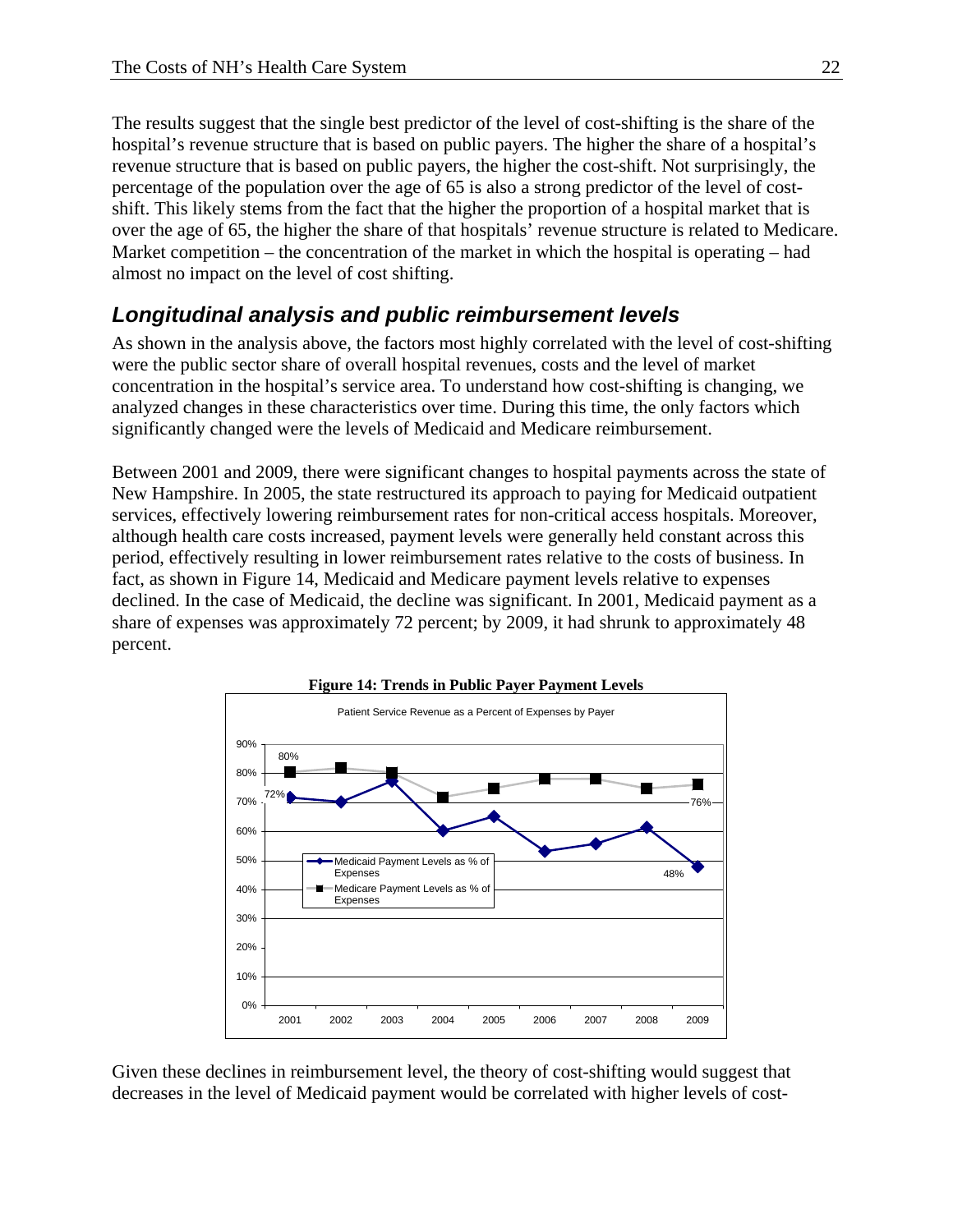shifting. To test this theory, we looked at how Medicaid payment levels changed over the same time period and grouped the hospitals into those that experienced a large and moderate decrease in Medicaid reimbursement levels relative to expenses, and those that saw an increase. In addition, to tease out the implications of market structure on the cost-shifting dynamic, we broke hospitals into two groups: those in highly concentrated markets in which a single hospital was dominant, versus more competitive markets where market concentration was weaker.

Table 5 looks at the level of cost-shifting broken down this way and allows one to assess the degree to which competition and changes in payment levels impact cost-shifting behavior. This analysis suggests that even after controlling for market competition, changes in Medicaid payment levels have a large impact on the size of the cost-shift. Those hospitals that saw a significant decrease in their Medicaid payment levels relative to expenses saw cost-shifts more than twice as big as those in areas that saw moderate decreases or actual increases.

| Median Level of Cost Shift Per Private Patient (2009) |      |                     |                           |         |  |
|-------------------------------------------------------|------|---------------------|---------------------------|---------|--|
|                                                       |      | <b>Market Share</b> |                           |         |  |
|                                                       |      |                     |                           |         |  |
|                                                       | More |                     |                           |         |  |
| Change in Medicaid Payment Levels                     |      | Uncompetitive       | Competitive   All Markets |         |  |
| Large Decrease                                        |      | \$4,787             | \$4,447                   | \$4,617 |  |
| Moderate Decrease                                     |      | \$1,481             | \$2,457                   | \$1,969 |  |
| Increases                                             |      | \$1,203             | \$1,150                   | \$1,176 |  |
| <b>All</b>                                            |      | \$2,490             | \$2,685                   |         |  |

**Table 5: Cost Shift in Markets, by Change in Medicaid Payment Levels** 

# **Variation in hospital payments**

The New Hampshire Insurance Department's analysis of hospital prices paid by health insurance companies to hospitals demonstrated significant variation in hospital payments for the same services.<sup>20</sup> In 2009, there was significant variation among hospitals in prices. On the inpatient side, Exeter Hospital had prices that were 129% of the mean. Compare that to Cheshire with prices that were 69% of the mean. Variation in prices paid among hospitals for outpatient services was even larger.

With the passage of time, we now have the capacity to understand how that variation has changed over time. Table 6 and Table 7 below show inpatient and outpatient price comparisons for the years 2005 through 2009. The mean, standard deviation and coefficient of variation are calculated for each hospital across all the years available. The final column of each table shows the coefficient of variation (CV), which represents the degree of variation one year to the next in the price of that hospital relative to the rest. For example, a CV of 3 percent means the standard deviation is equal to 3 percent of the average. A set of data with smaller CV than the other is taken as more consistent.

In the tables below, there is very little variance in relative costs for most hospitals across the years, and this is particularly true for the outpatient cost measure. This finding implies that high cost hospitals tend to hold their position as high cost hospitals (relative to all hospitals over time)

 $\overline{a}$  $^{20}$  http://www.nh.gov/insurance/consumers/documents/nh\_ac\_hosp\_comp.pdf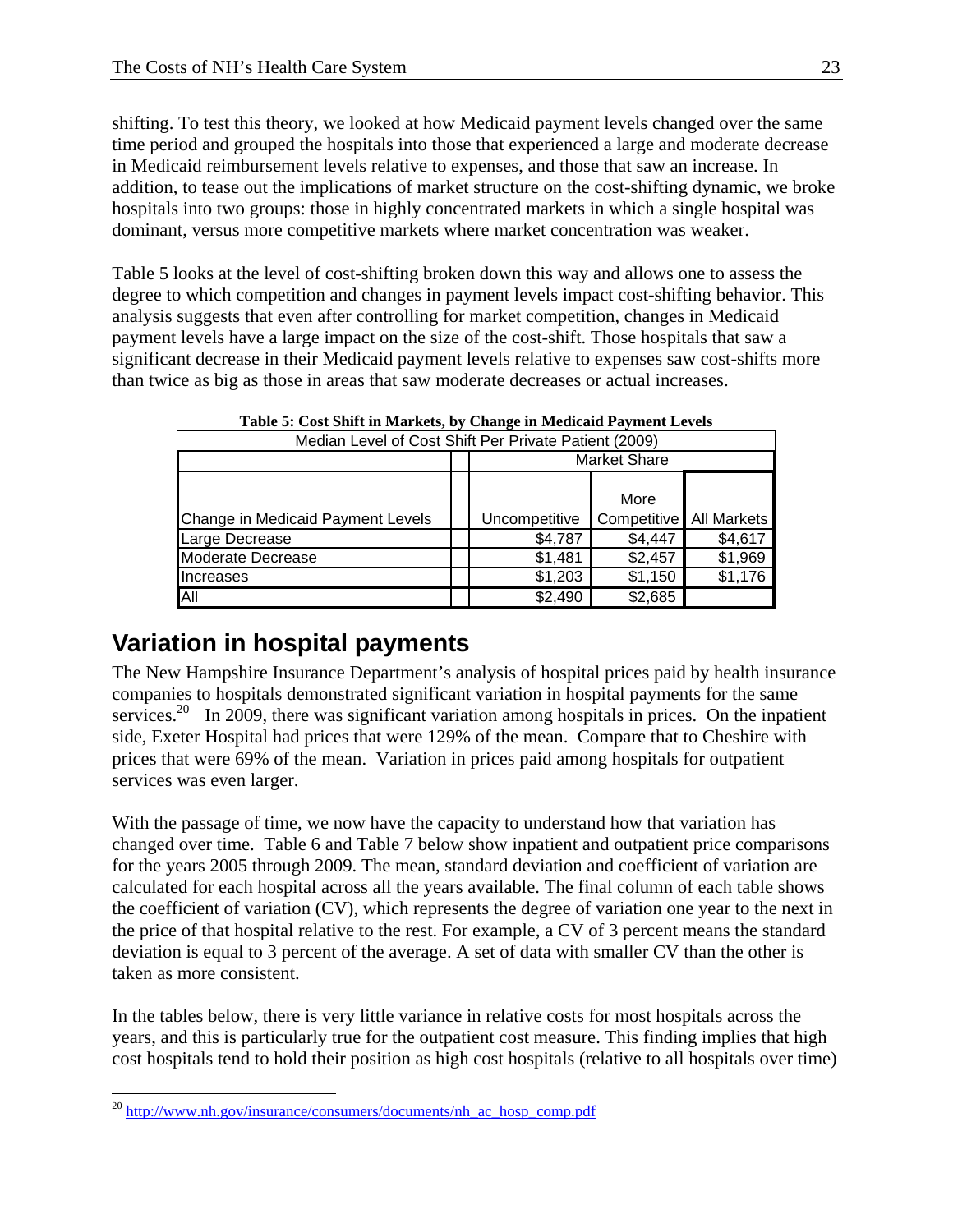while low cost hospitals tend to remain low cost hospitals over time. There are, however, some important exceptions to this. Alice Peck Day and Androscoggin Valley hospitals, for example, showed a significant variance in their prices paid relative to other hospitals for inpatient services over time.

| Table 6: Inpatient Hospital Price Index (2005-2009) |            |                            |      |      |                              |      |      |              |           |
|-----------------------------------------------------|------------|----------------------------|------|------|------------------------------|------|------|--------------|-----------|
| New Hampshire Acute Care                            |            | <b>Hospital Comparison</b> |      |      | Source: NH Dept of Insurance |      |      |              |           |
| <b>INPATIENT</b>                                    | Code       | 2005                       | 2006 | 2007 | 2008                         | 2009 | Mean | <b>StDev</b> | <b>CV</b> |
| Alice Peck Day                                      | <b>APD</b> | 1.31                       | 1.26 | 1.19 | 0.91                         | 0.87 | 1.11 | 0.21         | 18.5%     |
| Androscoggin Valley                                 | <b>AVH</b> | 0.88                       | 0.80 | 0.86 | 0.96                         | 1.04 | 0.91 | 0.09         | 10.2%     |
| Cheshire                                            | <b>CHE</b> | 1.00                       | 0.77 | 0.72 | 0.67                         | 0.69 | 0.77 | 0.14         | 17.6%     |
| CMC                                                 | <b>CMC</b> | 0.91                       | 0.87 | 0.98 | 0.93                         | 0.95 | 0.93 | 0.04         | 4.5%      |
| Concord                                             | <b>CON</b> | 0.97                       | 1.00 | 1.12 | 1.11                         | 1.15 | 1.07 | 0.08         | 7.4%      |
| Cottage                                             | <b>COT</b> | 0.98                       | 1.05 | 0.84 | 0.96                         | 0.95 | 0.96 | 0.08         | 8.1%      |
| Elliot                                              | <b>ELL</b> | 0.99                       | 0.88 | 0.94 | 0.87                         | 0.85 | 0.90 | 0.06         | 6.2%      |
| Exeter                                              | EXE        | 1.58                       | 1.52 | 1.48 | 1.37                         | 1.29 | 1.45 | 0.12         | 8.1%      |
| Frisbie                                             | <b>FMH</b> | 1.36                       | 1.24 | 1.30 | 1.14                         | 1.12 | 1.23 | 0.10         | 8.2%      |
| LRGH/Franklin                                       | <b>FRH</b> | 1.03                       | 1.07 | 1.07 | 1.10                         | 1.09 | 1.07 | 0.03         | 2.4%      |
| Huggins                                             | <b>HUG</b> | 0.82                       | 0.80 | 0.85 | 0.92                         | 0.88 | 0.85 | 0.05         | 5.6%      |
| Littleton                                           | <b>LIT</b> | 1.00                       | 1.18 | 1.10 | 1.25                         | 1.14 | 1.13 | 0.09         | 8.2%      |
| <b>LRGH/Lakes Region</b>                            | <b>LRG</b> | 1.12                       | 1.04 | 1.07 | 1.15                         | 1.19 | 1.11 | 0.06         | 5.4%      |
| Memorial                                            | <b>MEM</b> | 1.02                       | 1.00 | 0.96 | 0.91                         | 1.13 | 1.01 | 0.08         | 8.2%      |
| <b>DHMC</b>                                         | <b>MHM</b> | 1.06                       | 1.14 | 1.18 | 1.12                         | 1.23 | 1.15 | 0.06         | 5.5%      |
| Monadnock                                           | <b>MON</b> | 0.73                       | 0.85 | 0.84 | 0.76                         | 0.75 | 0.79 | 0.05         | 6.8%      |
| New London                                          | <b>NLH</b> | 0.78                       | 0.96 | 0.77 | 0.78                         | 0.74 | 0.81 | 0.09         | 10.9%     |
| <b>Parkland Medical Center</b>                      | <b>PMC</b> | 0.95                       | 0.86 | 0.87 | 0.93                         | 0.94 | 0.91 | 0.04         | 4.6%      |
| Portsmouth                                          | <b>POR</b> | 1.16                       | 1.13 | 1.19 | 1.25                         | 1.27 | 1.20 | 0.06         | 5.0%      |
| Speare                                              | <b>SMH</b> | 0.61                       | 0.71 | 0.81 | 0.72                         | 0.71 | 0.71 | 0.07         | 9.8%      |
| Southern NH Medical Center                          | <b>SNH</b> | 0.77                       | 0.81 | 0.69 | 0.76                         | 0.74 | 0.75 | 0.04         | 5.9%      |
| St. Joseph                                          | <b>STJ</b> | 1.00                       | 0.95 | 0.94 | 0.89                         | 0.88 | 0.93 | 0.05         | 5.3%      |
| <b>Upper Connecticut Valley</b>                     | <b>UCV</b> | 0.94                       | 0.91 | 1.05 | 1.19                         | 1.13 | 1.04 | 0.12         | 11.5%     |
| Valley Regional                                     | <b>VRH</b> | 0.98                       | 1.07 | 0.97 | 1.14                         | 1.07 | 1.05 | 0.07         | 6.7%      |
| Wentworth-Douglas                                   | <b>WDH</b> | 0.91                       | 0.90 | 0.85 | 0.93                         | 0.95 | 0.91 | 0.04         | 4.2%      |
| Weeks                                               | <b>WMH</b> | 1.12                       | 1.22 | 1.37 | 1.30                         | 1.23 | 1.25 | 0.09         | 7.6%      |
| Mean                                                |            | 1.00                       | 1.00 | 1.00 | 1.00                         | 1.00 | 1.00 |              |           |
| <b>StDev</b>                                        |            | 0.20                       | 0.19 | 0.20 | 0.19                         | 0.19 | 0.18 |              |           |

#### **Table 7: Outpatient Hospital Price Index (2005-2009)**

| New Hampshire Acute Care        |            | <b>Hospital Comparison</b> |      |      | Source: NH Dept of Insurance |      |      |       |           |
|---------------------------------|------------|----------------------------|------|------|------------------------------|------|------|-------|-----------|
| <b>OUTPATIENT</b>               | Code       | 2005                       | 2006 | 2007 | 2008                         | 2009 | Mean | StDev | <b>CV</b> |
| Alice Peck Day                  | <b>APD</b> | 0.75                       | 0.78 | 0.77 | 0.77                         | 0.78 | 0.77 | 0.01  | 1.7%      |
| Androscoggin Valley             | <b>AVH</b> | 1.36                       | 1.31 | 1.37 | 1.39                         | 1.44 | 1.37 | 0.05  | 3.4%      |
| Cheshire                        | <b>CHE</b> | 1.13                       | 1.12 | 1.07 | 1.06                         | 1.05 | 1.09 | 0.04  | 3.3%      |
| CMC                             | <b>CMC</b> | 1.34                       | 1.31 | 1.12 | 1.13                         | 1.12 | 1.20 | 0.11  | 9.2%      |
| Concord                         | <b>CON</b> | 0.69                       | 0.70 | 0.71 | 0.71                         | 0.68 | 0.70 | 0.01  | 1.8%      |
| Cottage                         | COT        | 0.86                       | 0.86 | 0.95 | 0.95                         | 0.98 | 0.92 | 0.06  | 6.2%      |
| Elliot                          | ELL        | 0.97                       | 0.96 | 0.88 | 0.88                         | 0.88 | 0.91 | 0.05  | 5.2%      |
| Exeter                          | EXE        | 1.38                       | 1.52 | 1.60 | 1.61                         | 1.65 | 1.55 | 0.11  | 7.0%      |
| Frisbie                         | <b>FMH</b> | 1.13                       | 1.02 | 1.05 | 1.05                         | 1.06 | 1.06 | 0.04  | 3.9%      |
| <b>LRGH/Franklin</b>            | <b>FRH</b> | 0.93                       | 0.90 | 0.89 | 0.89                         | 0.87 | 0.90 | 0.02  | 2.6%      |
| Huggins                         | <b>HUG</b> | 0.89                       | 0.99 | 0.91 | 0.91                         | 0.91 | 0.92 | 0.04  | 4.1%      |
| Littleton                       | <b>LIT</b> | 1.19                       | 1.17 | 1.12 | 1.10                         | 1.12 | 1.14 | 0.04  | 3.4%      |
| <b>LRGH/Lakes Region</b>        | <b>LRG</b> | 0.90                       | 0.88 | 0.88 | 0.88                         | 0.85 | 0.88 | 0.02  | 2.1%      |
| Memorial                        | <b>MEM</b> | 1.03                       | 1.02 | 1.08 | 1.08                         | 1.08 | 1.06 | 0.03  | 2.9%      |
| <b>DHMC</b>                     | <b>MHM</b> | 0.73                       | 0.79 | 0.86 | 0.87                         | 0.88 | 0.83 | 0.07  | 7.9%      |
| Monadnock                       | <b>MON</b> | 1.01                       | 1.01 | 1.04 | 1.03                         | 1.03 | 1.02 | 0.01  | 1.5%      |
| New London                      | <b>NLH</b> | 0.90                       | 0.99 | 1.09 | 1.07                         | 1.07 | 1.02 | 0.08  | 7.7%      |
| <b>Parkland Medical Center</b>  | <b>PMC</b> | 1.07                       | 0.96 | 0.95 | 0.95                         | 0.93 | 0.97 | 0.06  | 5.8%      |
| Portsmouth                      | <b>POR</b> | 1.04                       | 0.95 | 0.92 | 0.92                         | 0.90 | 0.95 | 0.05  | 5.7%      |
| Speare                          | <b>SMH</b> | 0.89                       | 0.92 | 0.80 | 0.97                         | 0.97 | 0.91 | 0.07  | 7.7%      |
| Southern NH Medical Center      | <b>SNH</b> | 0.78                       | 0.82 | 0.96 | 0.80                         | 0.80 | 0.83 | 0.07  | 8.7%      |
| St. Joseph                      | <b>STJ</b> | 1.06                       | 1.04 | 1.02 | 1.02                         | 1.02 | 1.03 | 0.02  | 1.6%      |
| <b>Upper Connecticut Valley</b> | <b>UCV</b> | 1.13                       | 1.09 | 1.07 | 1.06                         | 1.02 | 1.07 | 0.04  | 3.7%      |
| Valley Regional                 | <b>VRH</b> | 0.96                       | 0.96 | 0.98 | 0.99                         | 0.97 | 0.97 | 0.01  | 1.4%      |
| Wentworth-Douglas               | <b>WDH</b> | 0.95                       | 1.04 | 0.96 | 0.96                         | 0.93 | 0.97 | 0.04  | 4.3%      |
| Weeks                           | <b>WMH</b> | 0.94                       | 0.89 | 0.95 | 0.95                         | 1.00 | 0.95 | 0.04  | 4.0%      |
| Mean                            |            | 1.00                       | 1.00 | 1.00 | 1.00                         | 1.00 | 1.00 |       |           |
| <b>StDev</b>                    |            | 0.18                       | 0.18 | 0.18 | 0.18                         | 0.20 | 0.18 |       |           |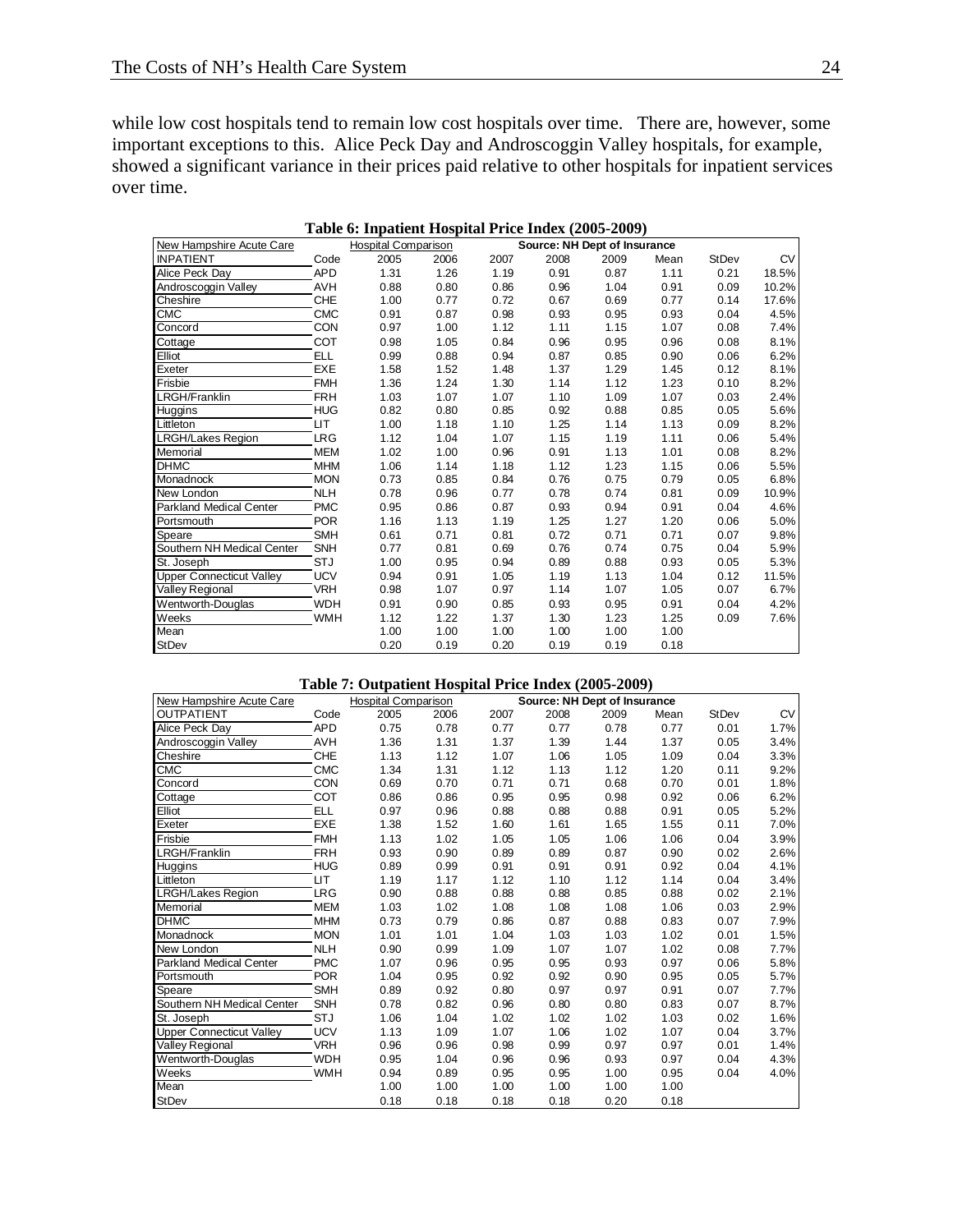Moreover, relative costs for the 26 New Hampshire hospitals have not moved toward the average over time. These findings imply a hospital price "stickiness," suggesting little short-term responses to shifts in quality, demographic factors, or underlying cost structures over time and among hospitals in the same year.

One can see this phenomenon in Figure  $15<sup>21</sup>$  Each dot represents a year of data for a given hospital. There is no obvious pattern in changes in the level of costs from 2005 (the diamonds) through 2008 (the asterisks). Nor do hospitals significantly change their position relative to other hospitals, though there are hospitals that demonstrated significantly lower prices over time and those that saw significant increases.





 $\overline{a}$ <sup>21</sup> Outpatient services showed a similar pattern.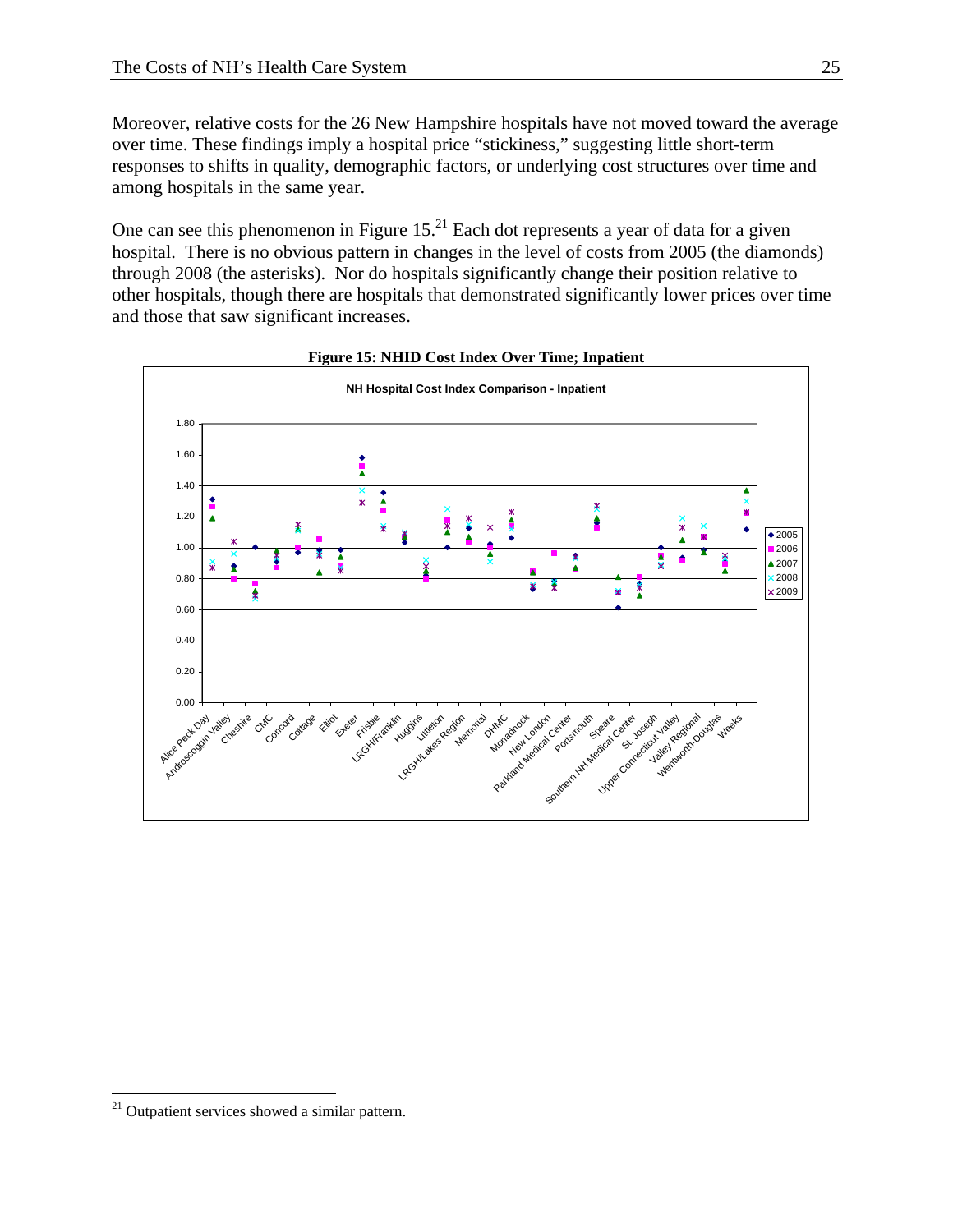# **Factors affecting variation in hospital prices**

In this analysis, we attempt to understand the variation in hospital prices shown in the previous analysis. The literature suggests that there are many different factors which can affect health care costs (and prices) including market competition, characteristics of hospitals (teaching status for example), characteristics of the population being served, the community within which the services are being provided, and the practice patterns within the hospitals.

In this analysis, we review the relationship between these prices and the following variables:

- Competition among hospitals
- Population over the age of 65
- Income in the community
- Hospital quality
- HMO penetration

As mentioned previously, the measure of prices paid is a combined inpatient/outpatient case mix adjusted index developed by the New Hampshire Insurance Department. To control for variation in input costs, we adjust this index by wages paid to nurses. The following analyses show linear regressions with coefficients of determination as the measure of correlation using only one year of data. Only one year of data was used due to a statistical phenomenon called auto-correlation which made analysis using data from all hospitals across all years problematic.

## *Hospital area competitiveness*

As mentioned earlier, hospital area competitiveness was measured by calculating an HHI for each hospital market area in New Hampshire. In Figure 16, we show a correlation between the hospital HHI and the payment index. Arguably, prices would be lower in a more competitive market. That is, in a market in which the hospital HHI was higher (market competition lower), prices would be higher.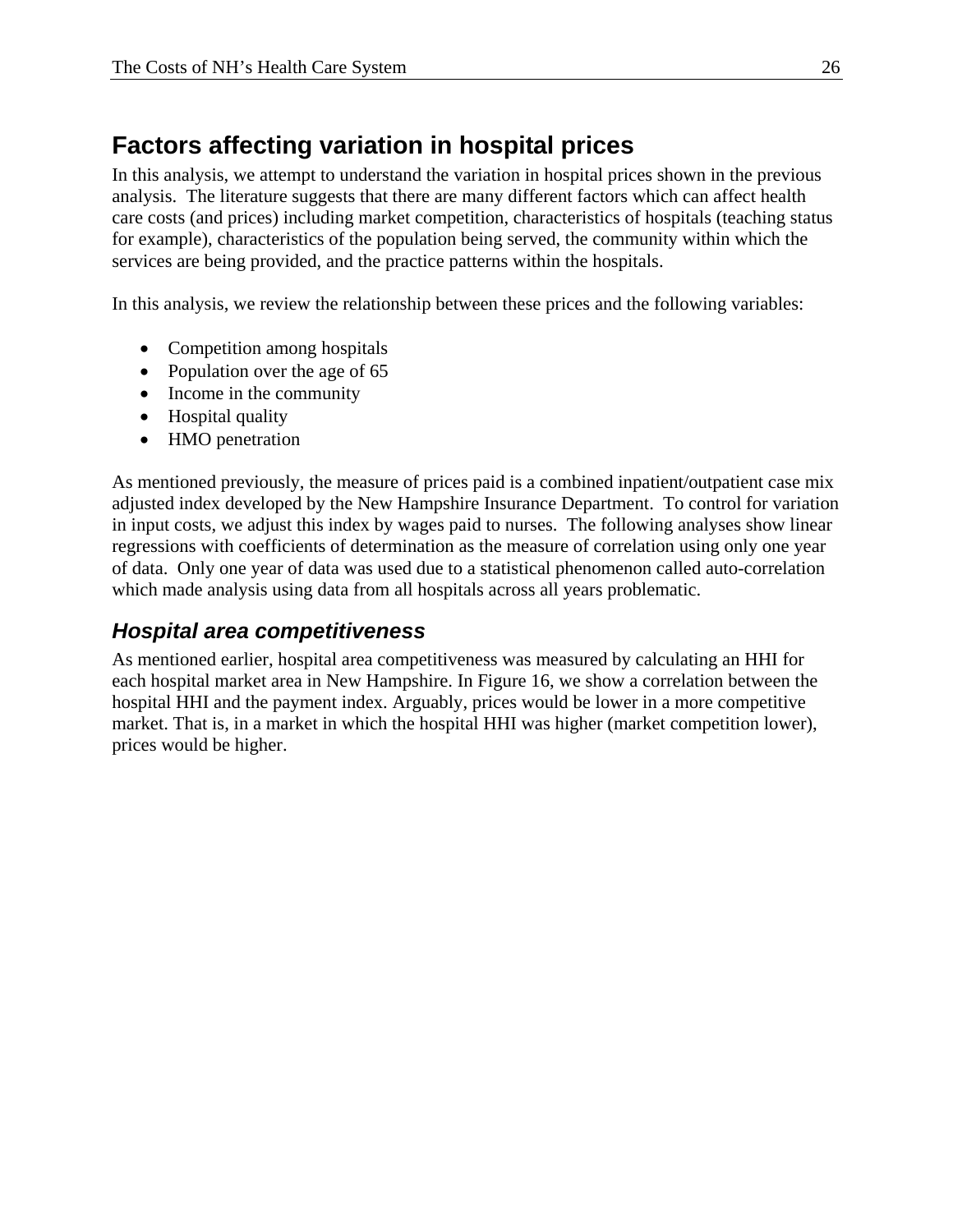

Figure 16 confirms this hypothesis, showing a small but positive correlation between the NHID cost index, and the level of competition in hospital market areas. Less competitive areas, as measured by a higher HHI, tend to have higher costs.

Grouping the data according to more uncompetitive to least uncompetitive (as in the following Table) shows this relationship in a slightly different way. We grouped hospital markets into higher, medium and lower levels of competition and assessed the index after adjusting for variation in costs.

|             | <b>Average NHID</b>   |            |
|-------------|-----------------------|------------|
| Level of    | <b>Index Adjusted</b> | Average    |
| Competition | for Regional Costs    | <b>HHI</b> |
| Lower       | 1.10                  | 7286       |
| Medium      | 1.06                  | 5218       |
| Higher      | -QQ                   | 3350       |

**Table 8: Grouped Data; Hospital HHI vs. NHID Cost Index**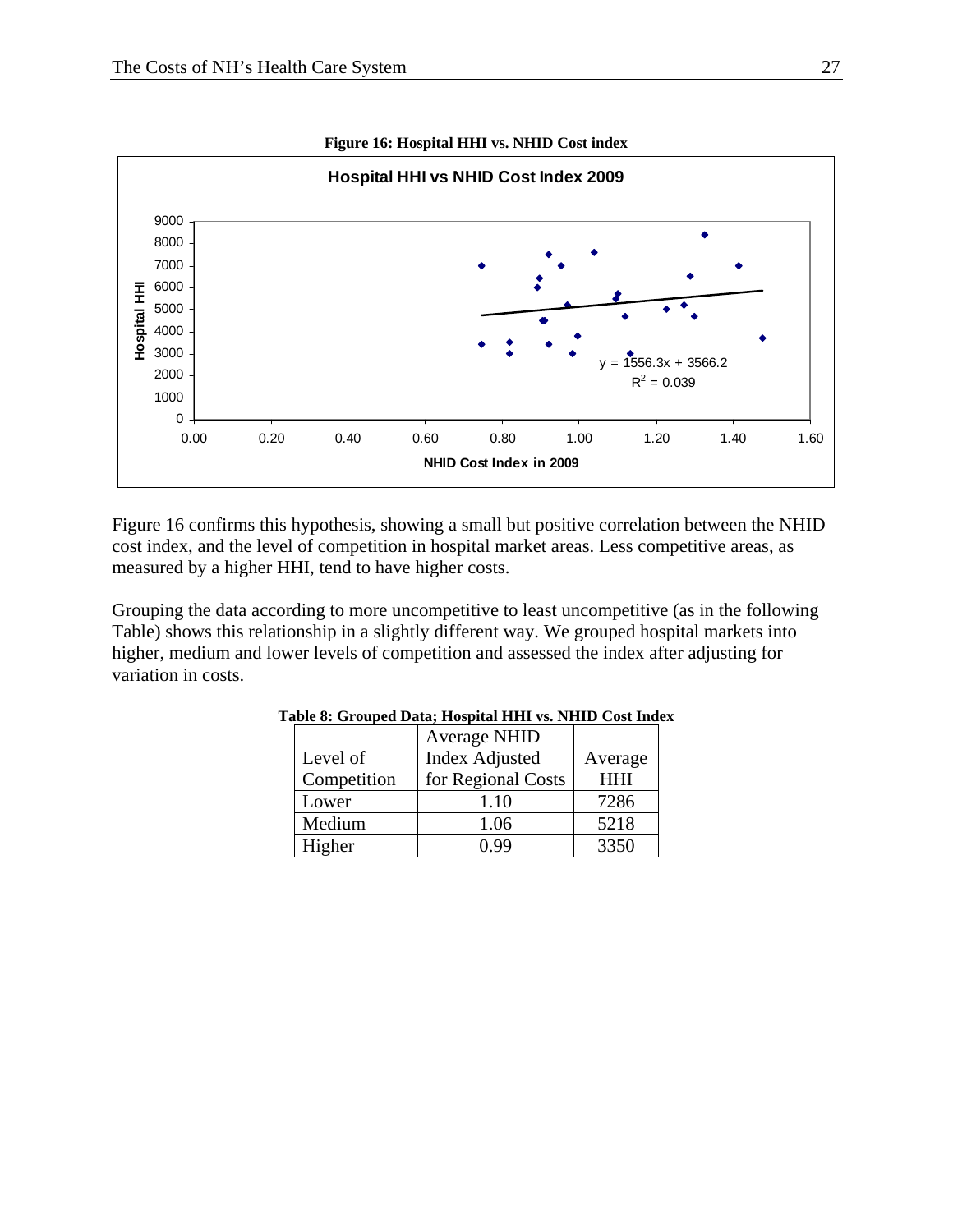### *Population age 65 and over*

Age is highly correlated with health expenditures, so it is expected that an aged population will be more medically complex. The portion of the population age 65 and over was taken from U.S. Census data for New Hampshire and compared to the NHID cost index. Figure 17 shows the correlation between age and the insurance cost index.



**Figure 17: Population 65 and Over vs. NHID Cost Index** 

There is a moderately positive correlation between the age of the population and the regionadjusted prices that insurance companies pay for services in hospitals. Hospital service areas with more seniors tend to incur higher health care payments. The grouped data in Table 9 also demonstrates the relationship.

| Population | <b>Average NHID</b>   |            |
|------------|-----------------------|------------|
| Over The   | <b>Index Adjusted</b> | Population |
| Age of 65  | for Regional Costs    | Age $65 +$ |
| High       | 1.16                  | 18.9       |
| Medium     | 1.00                  | 15.1       |
| Low        | ) 99                  | 11.9       |

#### **Table 9: Grouped Data; Senior Population vs. NHID Cost Index**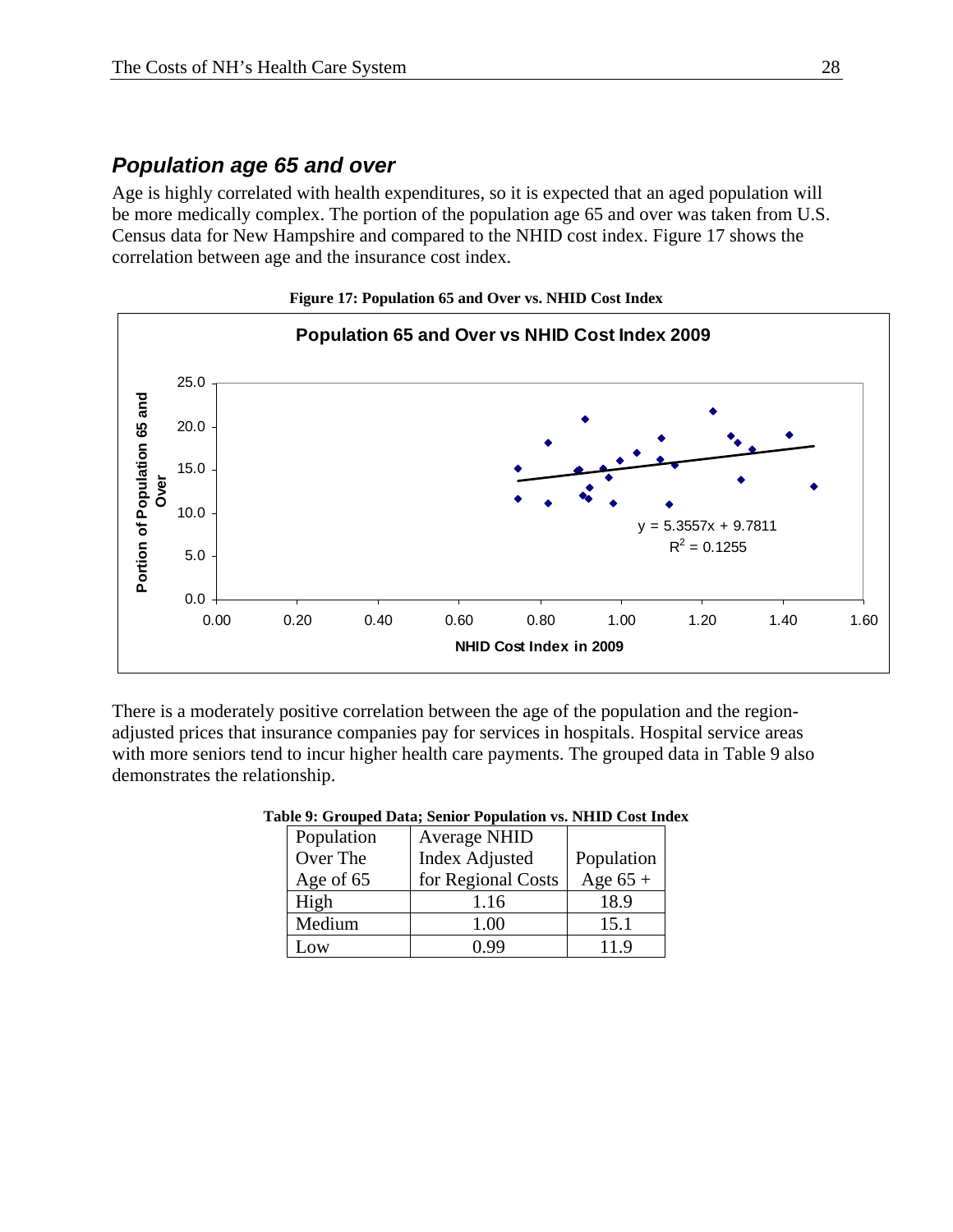### *Area average income*

Health care is thought to be at least in part a discretionary good. It follows that as income rises, so will health care use – and potentially health care prices. For this analysis, the Center compared taxpayer adjusted gross income (AGI), available from the Internal Revenue Service at the zip code level, with the NHID cost index adjusted for regional differences in wages.



As shown in Figure 18, there is a moderately strong negative correlation between the average income per taxpayer in each hospital service area and the prices that insurance companies pay to hospitals. One possible explanation for this relationship is that the higher income areas of the state are more likely to have more competitive markets. Another potential explanation is that those parts of the state with higher portions of people over the age of 65 are also areas with lower average incomes.

| ле то: Grouped Data, Average meome vs. гани Cost me |                       |          |  |  |  |
|-----------------------------------------------------|-----------------------|----------|--|--|--|
|                                                     | <b>Average NHID</b>   | AGI per  |  |  |  |
| AGI                                                 | <b>Index Adjusted</b> | taxpayer |  |  |  |
| Grouping                                            | for Regional Costs    | for 2007 |  |  |  |
| High                                                | 0.96                  | \$73,477 |  |  |  |
| Medium                                              | 1.00                  | \$52,808 |  |  |  |
| Low                                                 | 1.22.                 | \$36,256 |  |  |  |

#### **Table 10: Grouped Data; Average Income vs. NHID Cost Index**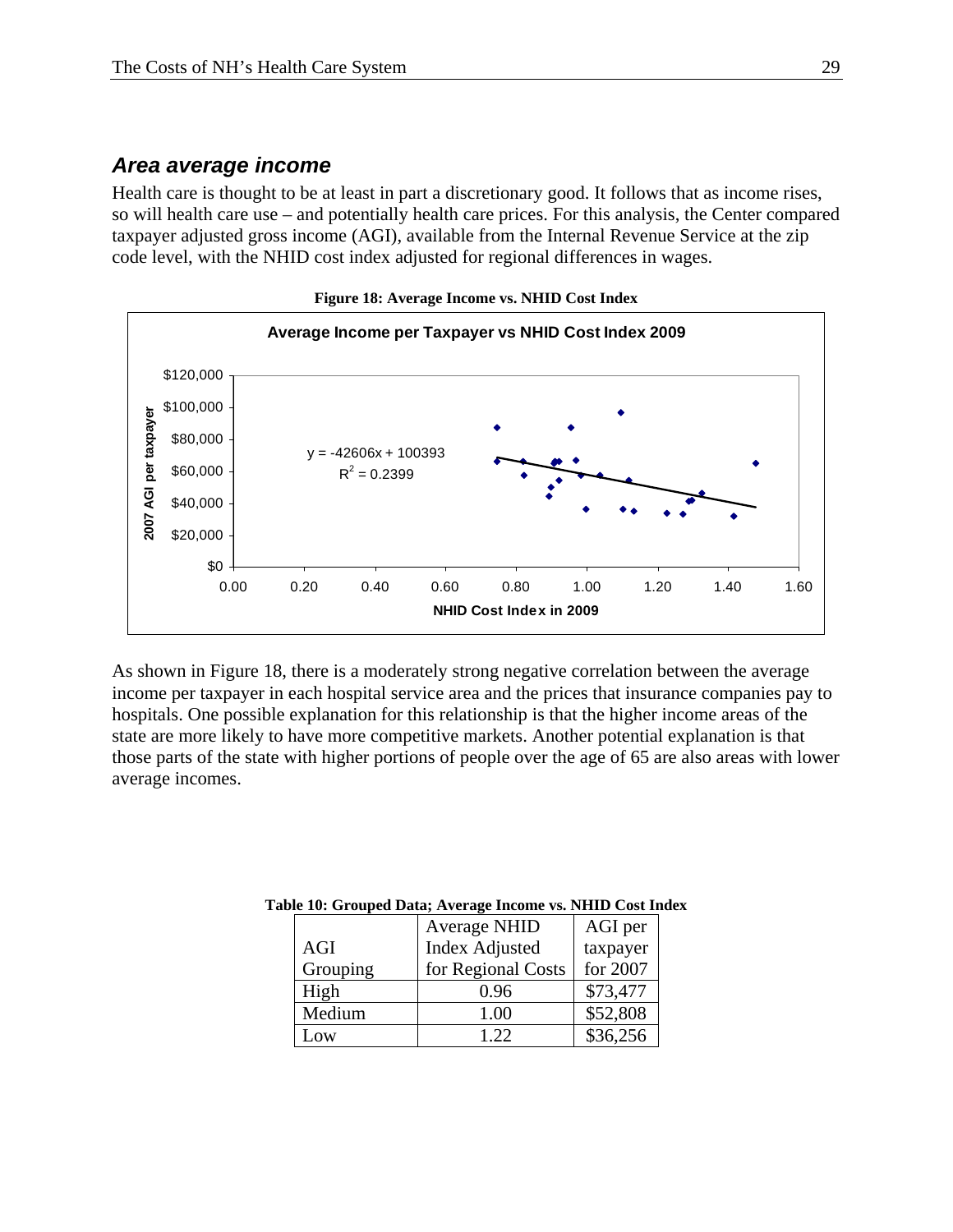## *Hospital quality*

Measures of quality of care were developed based on the New Hampshire Quality of Care data produced by the hospitals in New Hampshire (www.nhqualitycare.org). The indicators include measure of hospital patient experience, patient safety, wellness and hospital clinical quality. In Figure 19, we compare a summary composite index of local hospital quality (based on 2009 measures Experience Rating, Surgical Improvement, Heart Attack measures, Congestive Heart Failure measures, and Community Acquired Pneumonia measures) with NHID Acute Care Hospital Comparison estimates adjusted for regional differences in input prices.



**Figure 19: Hospital Quality vs. NHID Cost Index** 

Perhaps not surprisingly, hospital costs have little to do with quality. Grouping the data, as was done in previous analysis on other factors, confirms the lack of correlation, and even suggests that as costs rise, hospital quality declines.

| able 11: Grouped Data; Hospital Quality vs. NHID Cost Index |                       |           |  |  |  |
|-------------------------------------------------------------|-----------------------|-----------|--|--|--|
|                                                             | <b>Average NHID</b>   | Composite |  |  |  |
| Rank on $2nd$                                               | <b>Index Adjusted</b> | Quality   |  |  |  |
| Column                                                      | for Regional Costs    | Measure   |  |  |  |
| <b>High Quality</b>                                         | 0.96                  | 96.1%     |  |  |  |
| <b>Medium Quality</b>                                       | 1.05                  | 90.6%     |  |  |  |
| Low Quality                                                 | 1.15                  | 76.8%     |  |  |  |

#### **Table 11: Grouped Data; Hospital Quality vs. NHID Cost Index**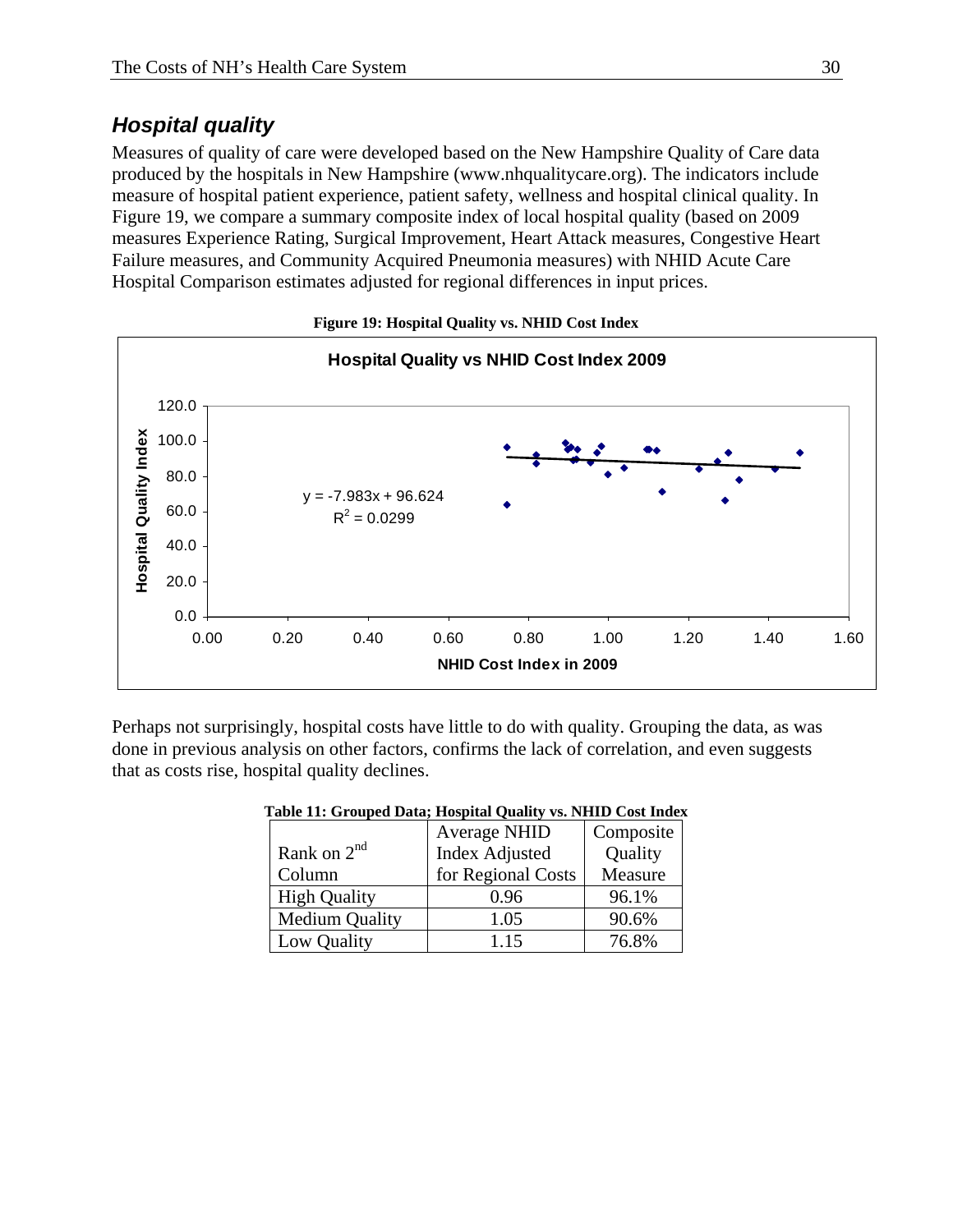# **HMO Penetration**

One policy option often mentioned in conversations regarding controlling health care costs is the implementation of managed care. In the following chart (Figure 20), we examine the relationship between the NHID Acute Care Hospital Comparison estimates and the portion of private payers in each area that are covered under an HMO product. This allows us to test the hypothesis that increases in managed care penetration are associated with lower prices.



While HMO penetration may result in lower over-all health care costs due to changes in the utilization of services, the above figure shows extremely weak correlation between the NHID cost index, and HMO share of payers in private insurance market.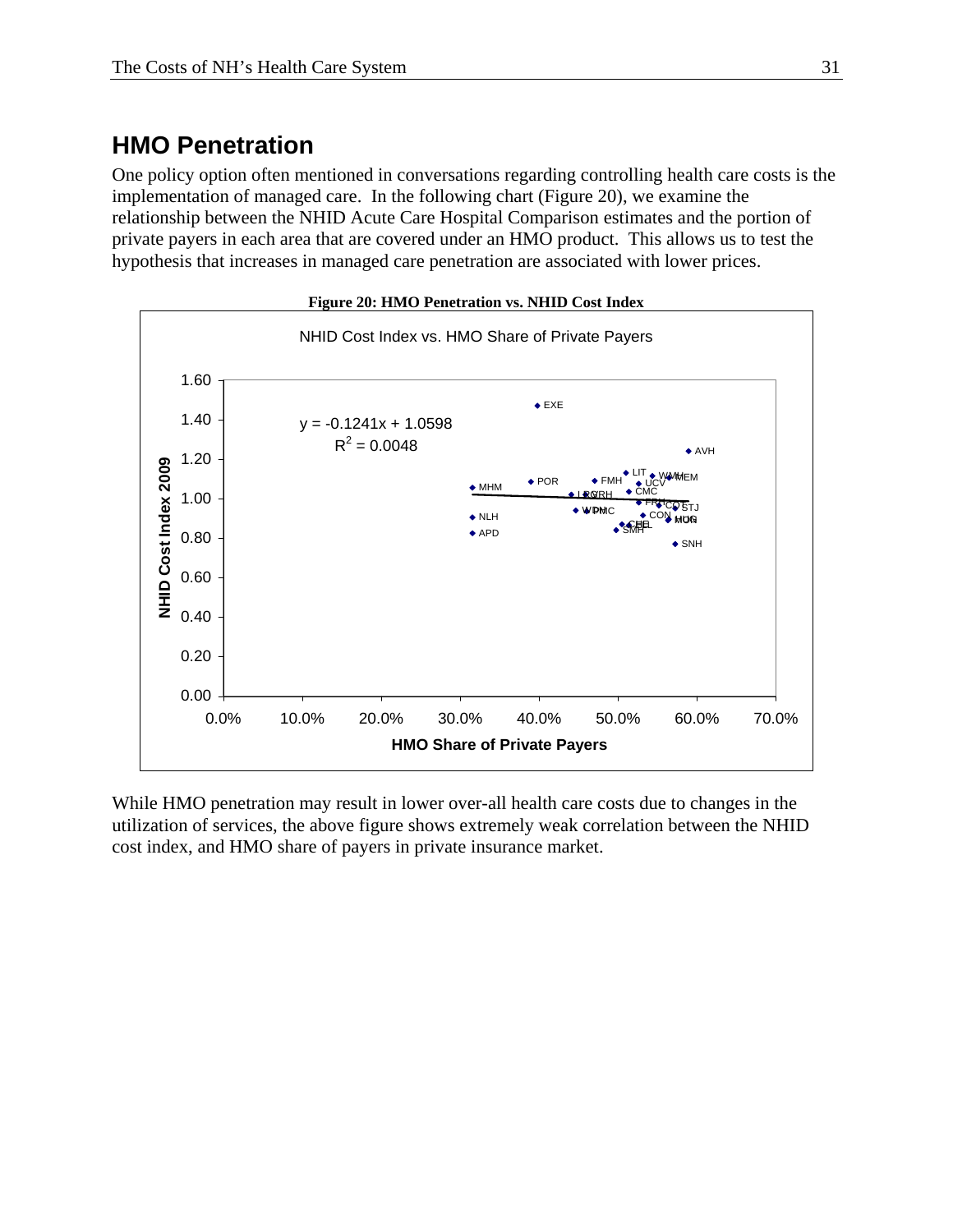

### **Appendix A**

Figure A- 2

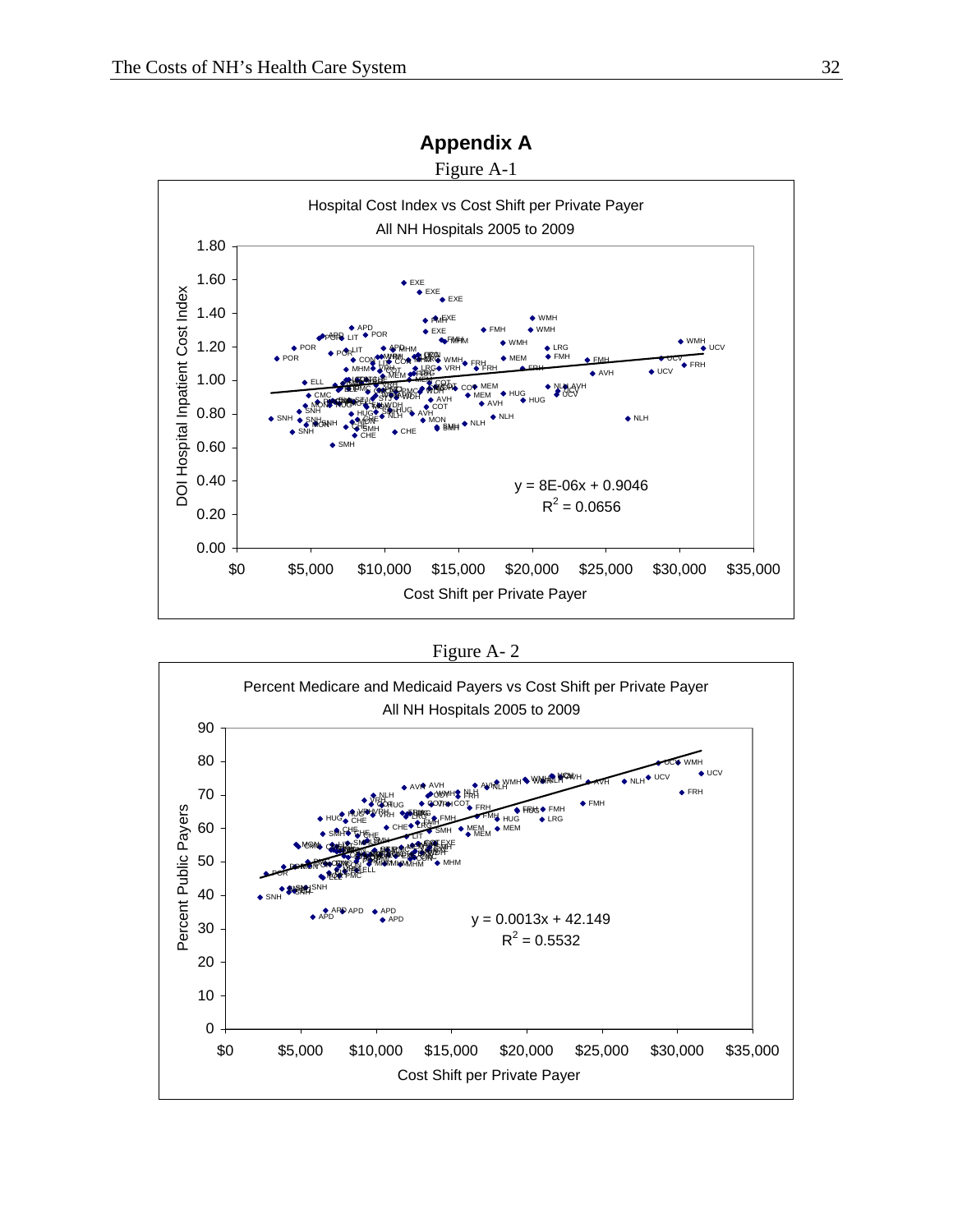

FigureA-3



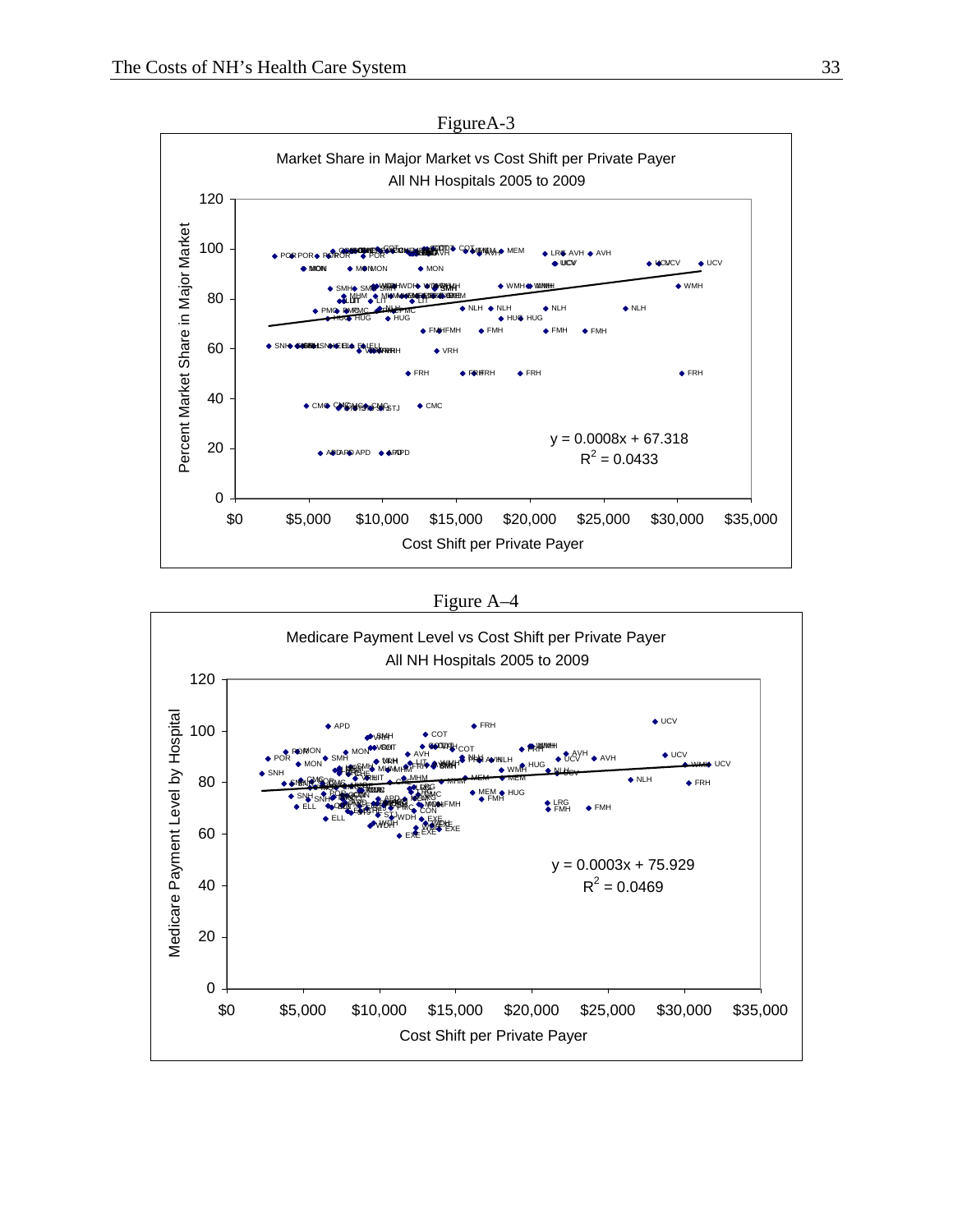## **Appendix B**

SB0392 specifically directs the NHID to "identify variations in the price that health carriers pay for health care services and shall undertake further analysis to *determine whether the observed price variations correlate to the sickness or the complexity of the population served, the relative proportion of patients on Medicare or Medicaid that are served by the health care provider, the cost to the health care provider of delivering the service, or the relative proportion of free or reduced care provided to the uninsured."*

The following charts demonstrate that observed price variations (as measured by the average of the NHID inpatient and outpatient cost indices on Table 6 and Table 7) are not dependent on any of the above factors. That is to say variation in prices paid by health insurance companies to hospitals are not explained by differences in the quality of care, the complexity of the population served, payer mix, levels of market competition or the penetration of managed care.



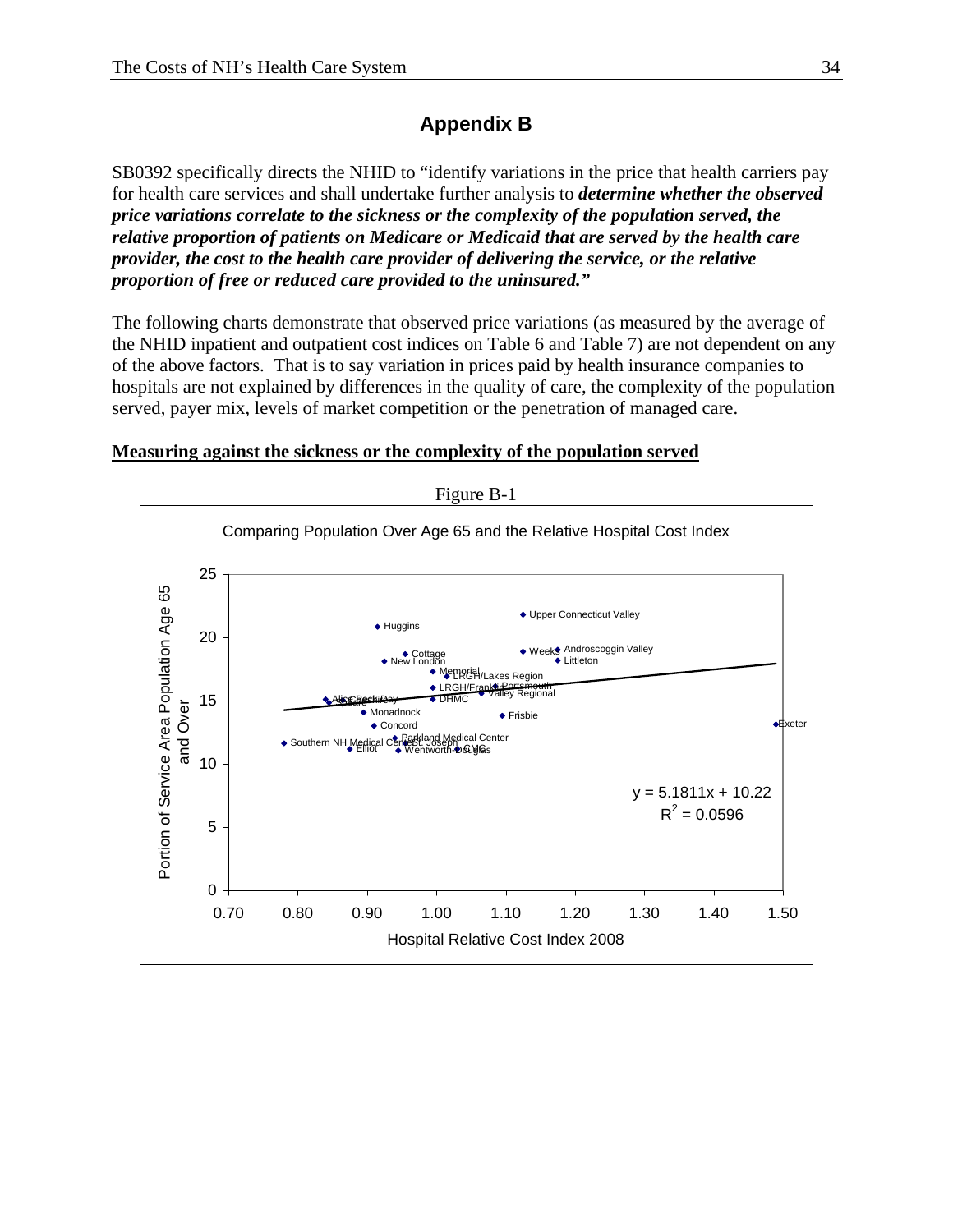

Figure B-3



Figure B-2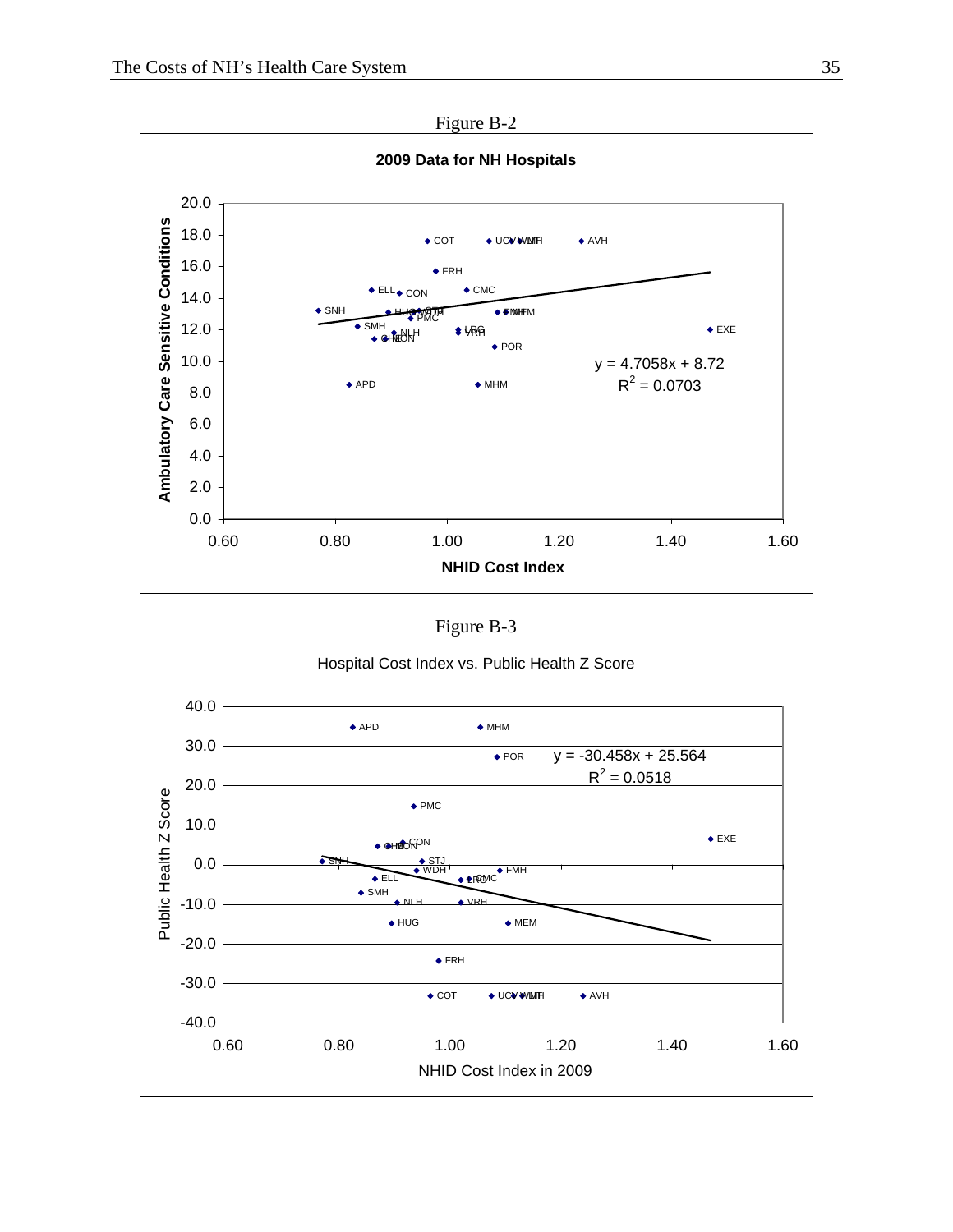#### **Measuring against the relative proportion of patients on Medicare or Medicaid that are served by the health care provider**



Figure B-4

#### **Measuring against the cost to the health care provider of delivering the service (regional nursing wage as a proxy for regional differences in the cost to serve)**

Figure B-5

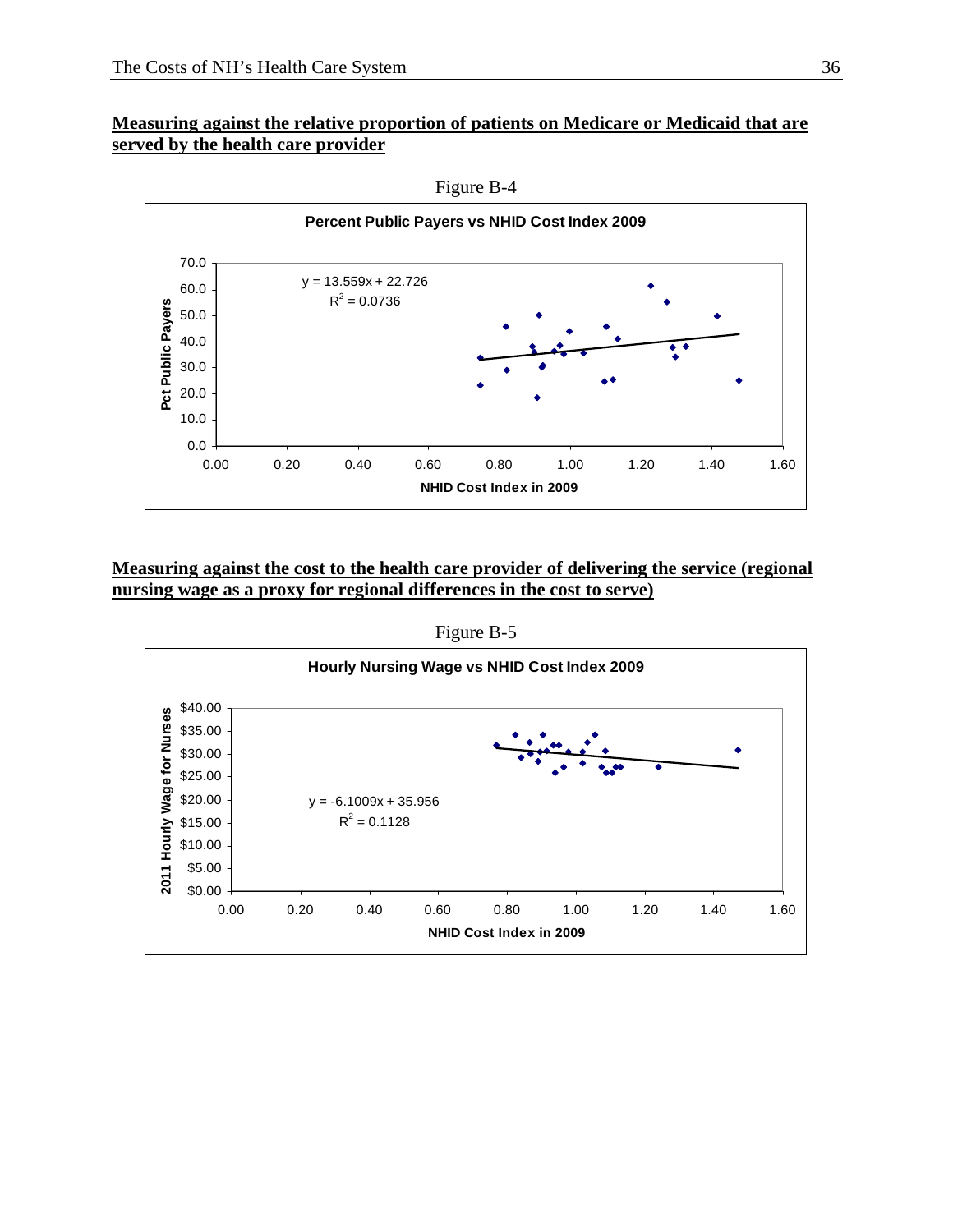



The following regression attempts to answer the questions posed by SB0392. Specifically the NHID cost index (DOIcostindex), which measures the variation in the price insurance companies pay to hospitals over the period 2005 to 2009, is the dependent variable. Independent variables are the percentage of Medicare and Medicaid payers in the hospital patient mix (PctRevPublic), the portion of hospital expenditures devoted to charity care (CharityPct), the complexity of the population served (PublicHealthZ) and the relative cost of doing business (MarketWageIndex).